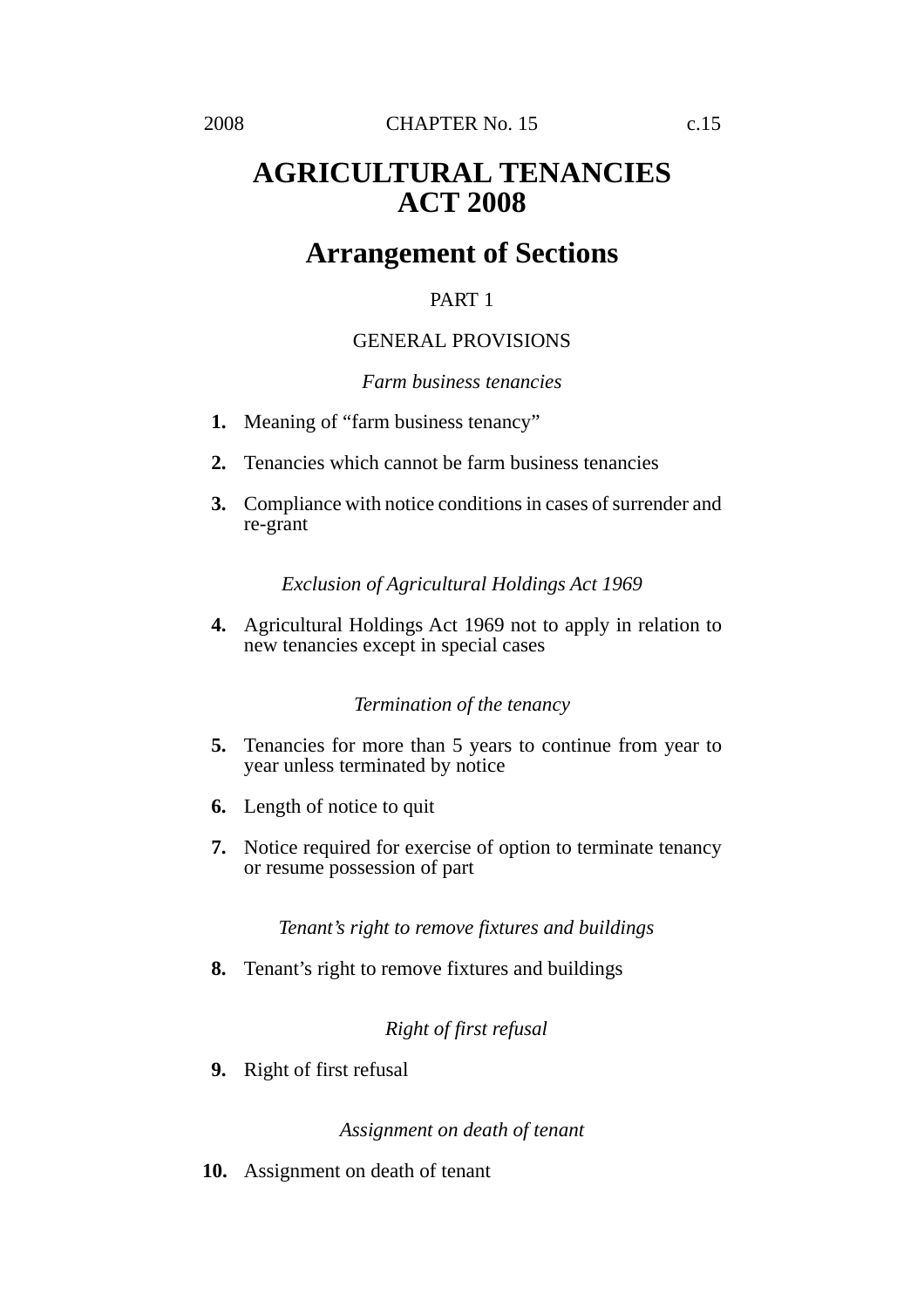# PART 2

# RENT REVIEW UNDER FARM BUSINESS TENANCY

- **11.** Application of Part 2
- **12.** Notice requiring statutory rent review
- **13.** Review date where new tenancy of severed part of reversion
- **14.** Reference to Land Court
- **15.** Amount of rent
- **16.** Interpretation of Part 2

# PART 3

### COMPENSATION ON TERMINATION OF FARM BUSINESS TENANCY

### *Tenant's entitlement to compensation*

- **17.** Meaning of "tenant's improvement"
- **18.** Tenant's right to compensation for tenant's improvement

### *Conditions of eligibility*

- **19.** Consent of landlord as condition of compensation for tenant's improvement
- **20.** Conditions in relation to compensation for planning approval
- **21.** Reference to arbitration or Land Court of refusal or failure to give consent or of condition attached to consent

### *Amount of compensation*

- **22.** Amount of compensation for tenant's improvement not consisting of planning approval
- **23.** Amount of compensation for planning approval
- **24.** Settlement of claims for compensation

*Supplementary provisions with respect to compensation*

**25.** Successive tenancies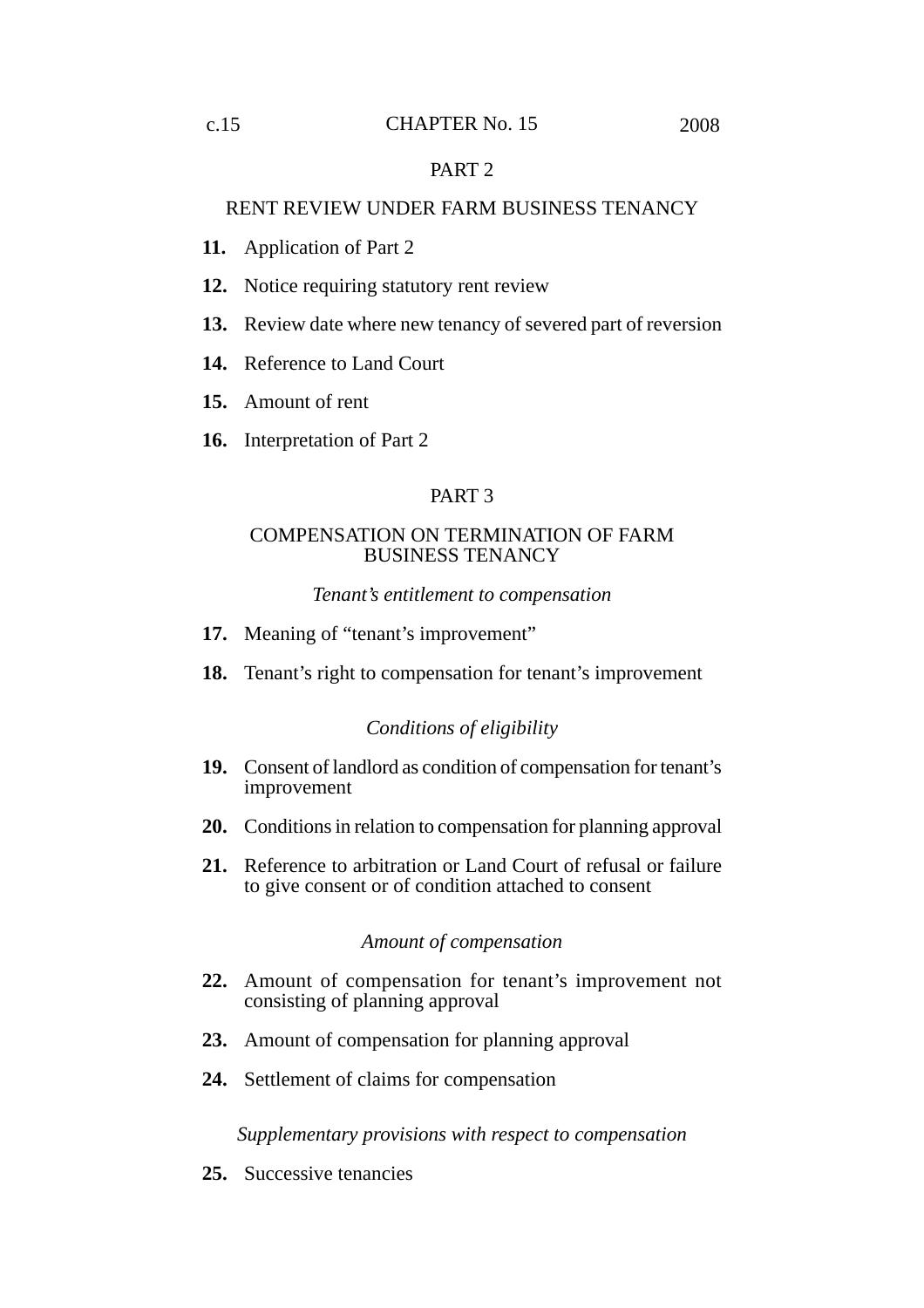### 2008 **CHAPTER No. 15** c.15

- **26.** Resumption of possession of part of holding
- **27.** Compensation where reversionary estate in holding is severed
- **28.** Extent to which compensation recoverable under agreements
- **29.** Interpretation of Part 3

# PART 4

# MISCELLANEOUS AND SUPPLEMENTAL

# *Resolution of disputes*

- **30.** Resolution of disputes
- **31.** Cases where right to refer claim under section 30 does not apply

# *Miscellaneous*

- **32.** Power of limited owners to give consents etc.
- **33.** Estimation of best rent for purposes of Acts and other instruments

### *Supplemental*

- **34.** Service of notices
- **35.** Interpretation
- **36.** Consequential amendments
- **37.** Short title and commencement

SCHEDULE — Consequential amendments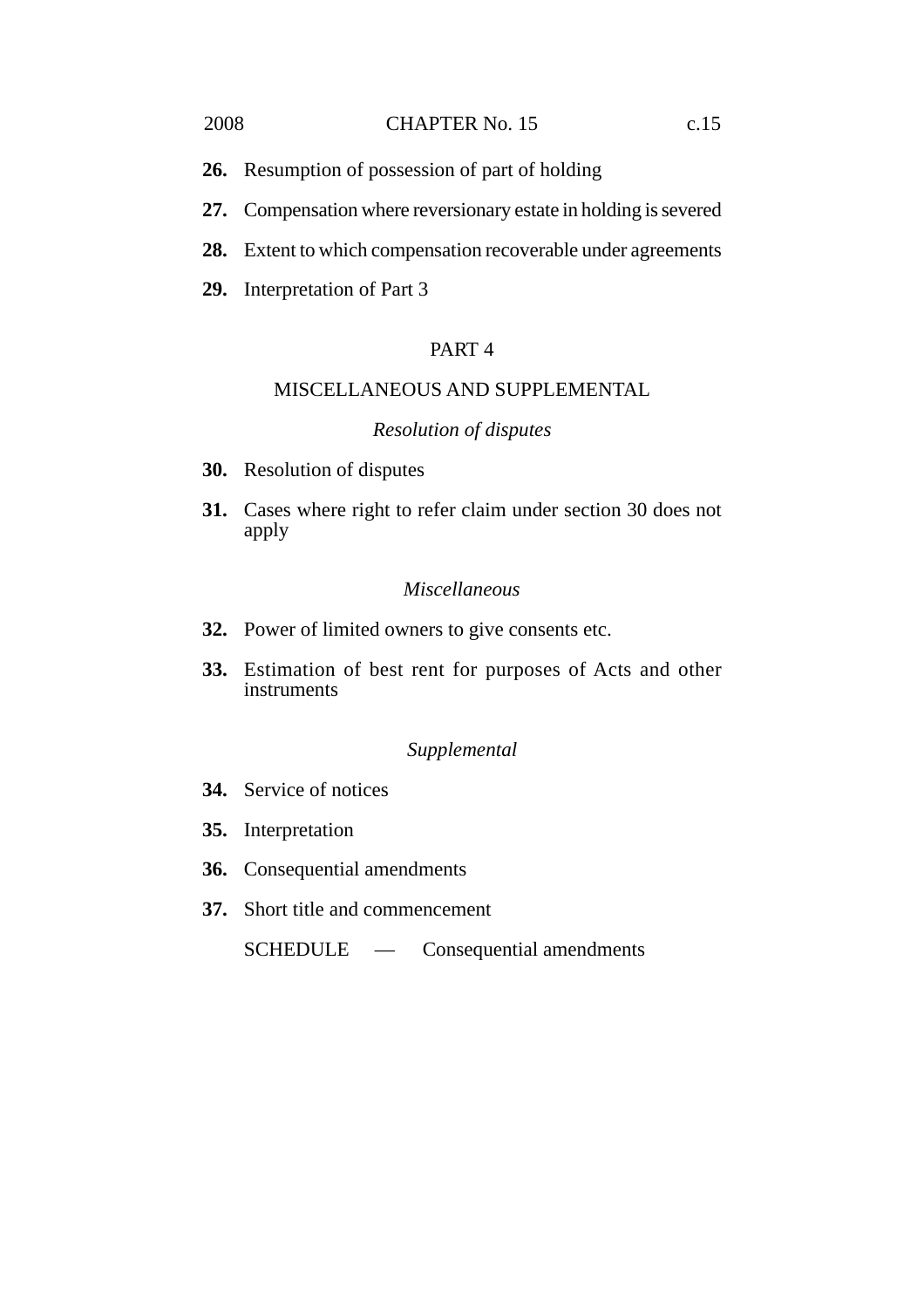

**Jule of Man)** Signed in Tynwald: 21st October 2008<br> **10 In Wit** Freceived Royal Assent: 21st October 2008 Received Royal Assent:21st October 2008 Announced to Tynwald: 21st October 2008 to Wit

# **AN ACT**

to make further provision with respect to tenancies which include agricultural land.

**BE IT ENACTED by the Queen's Most Excellent Majesty, by** and with the advice and consent of the Council and Keys in Tynwald assembled, and by the authority of the same, as follows: —

# PART 1

# GENERAL PROVISIONS

#### *Farm business tenancies*

**1.** (1) A tenancy is a "farm business tenancy" for the purposes Meaning of of this Act if —

"farm business tenancy"

P1995/8/1

- (a) it is granted by or pursuant to a written contract,
- (b) it meets the business conditions together with either the agriculture condition or the notice conditions, and
- (c) it is not a tenancy which, by virtue of section 2, cannot be a farm business tenancy.
- (2) The business conditions are
	- (a) that all or part of the land comprised in the tenancy is farmed for the purposes of a trade or business, and
	- (b) that, since the beginning of the tenancy, all or part of the land so comprised has been so farmed.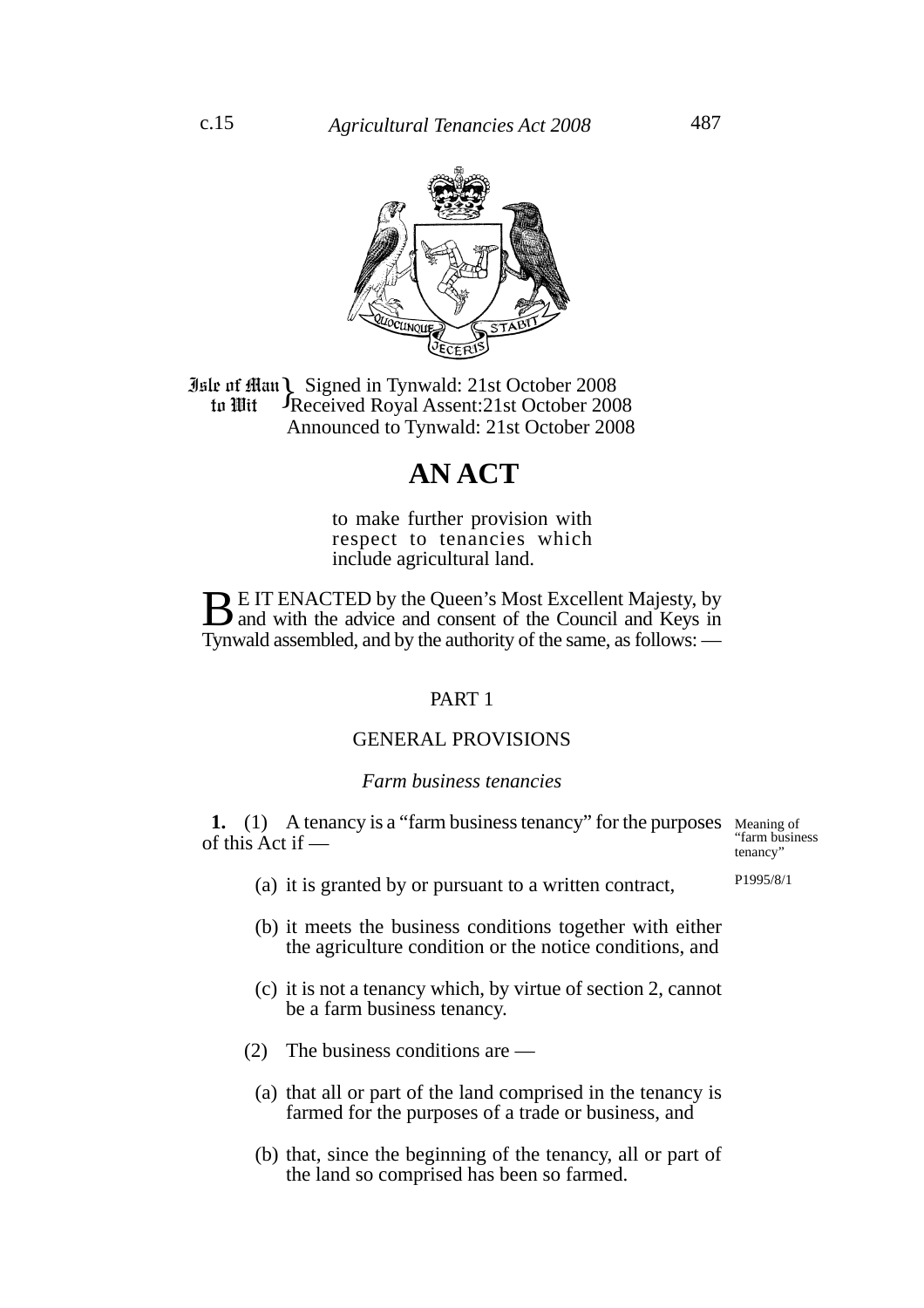- (3) The agriculture condition is that, having regard to  $-$ 
	- (a) the terms of the tenancy,
	- (b) the use of the land comprised in the tenancy,
	- (c) the nature of any commercial activities carried on on that land, and
	- (d) any other relevant circumstances,

the character of the tenancy is primarily or wholly agricultural.

- (4) The notice conditions are —
- (a) that, on or before the relevant day, the landlord and the tenant each gave the other a written notice —
	- (i) identifying (by name or otherwise) the land to be comprised in the tenancy or proposed tenancy, and
	- (ii) containing a statement to the effect that the person giving the notice intends that the tenancy or proposed tenancy is to be, and remain, a farm business tenancy, and
- (b) that, at the beginning of the tenancy, having regard to the terms of the tenancy and any other relevant circumstances, the character of the tenancy was primarily or wholly agricultural.

(5) In subsection (4) "the relevant day" means whichever is the earlier of the following —

- (a) the day on which the parties enter into any instrument creating the tenancy, other than an agreement to enter into a tenancy on a future date, or
- (b) the beginning of the tenancy.

(6) The written notice referred to in subsection (4) must not be included in any instrument creating the tenancy.

- (7) If in any proceedings
	- (a) any question arises as to whether a tenancy was a farm business tenancy at any time, and
	- (b) it is proved that all or part of the land comprised in the tenancy was farmed for the purposes of a trade or business at that time,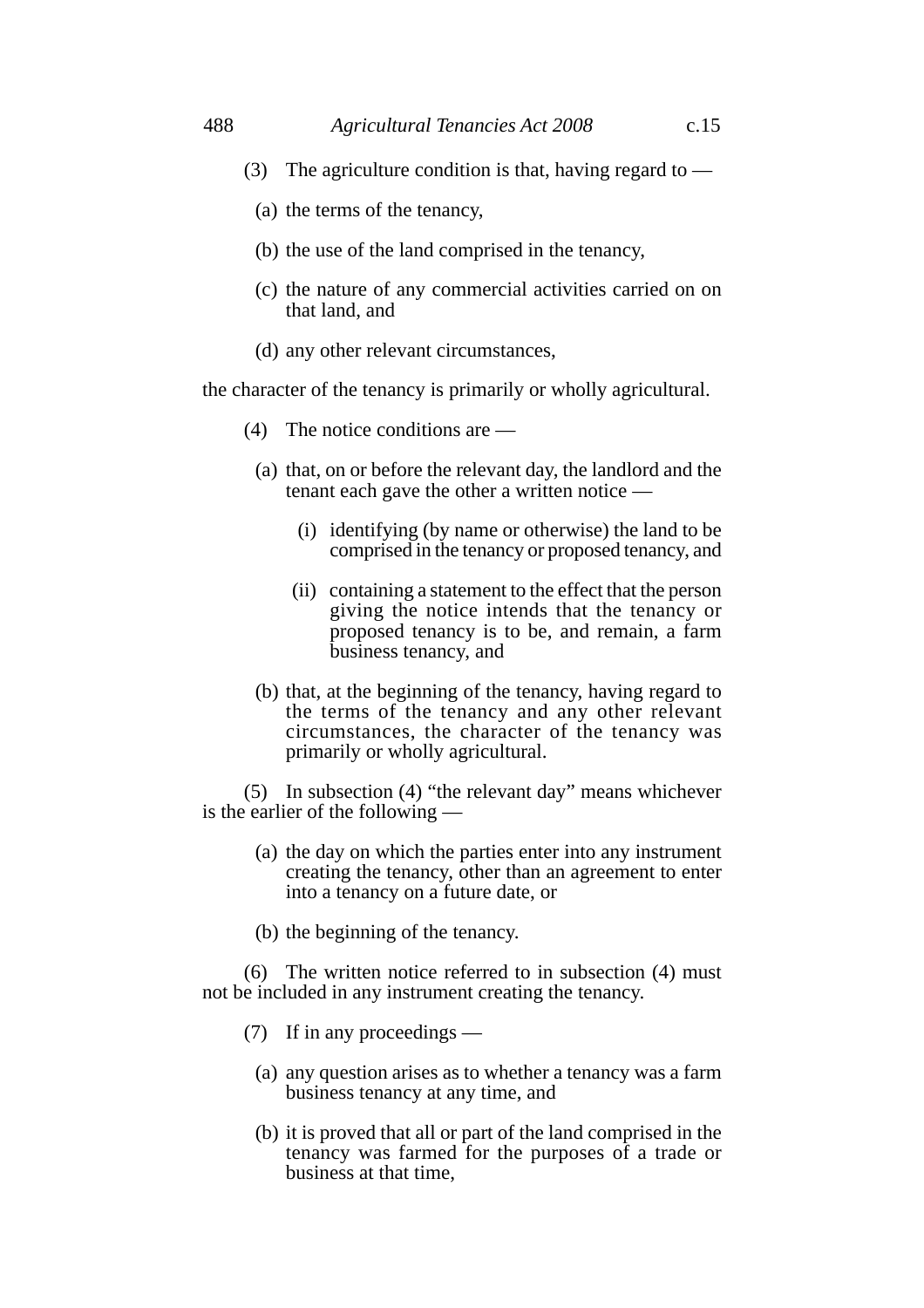it shall be presumed, unless the contrary is proved, that all or part of the land so comprised has been so farmed since the beginning of the tenancy.

(8) Any use of land in breach of the terms of the tenancy, any commercial activities carried on in breach of those terms, and any cessation of such activities in breach of those terms, shall be disregarded in determining whether at any time the tenancy meets the business conditions or the agriculture condition, unless the landlord or his or her predecessor in title has consented to the breach or the landlord has acquiesced in the breach.

2. (1) A tenancy cannot be a farm business tenancy for the Tenancies purposes of this Act if —

(a) the tenancy begins before 12th November 2008, or

which cannot be farm business tenancies

P1995/8/2

(b) it is a tenancy of an agricultural holding beginning on or after that date with respect to which, by virtue of section 4, the Agricultural Holdings Act 1969 applies. [XXI p.134]

(2) In this section "agricultural holding" has the same meaning as in the Agricultural Holdings Act 1969.

- **3.** (1) This section applies where
	- (a) a tenancy ("the new tenancy") is granted to a person who, immediately before the grant, was the tenant under a farm business tenancy ("the old tenancy") which met the notice conditions specified in section 1(4),
	- (b) the condition in subsection (2) or the condition in subsection (3) is met, and
	- (c) except as respects the matters mentioned in subsections (2) and (3) and matters consequential on them, the terms of the new tenancy are substantially the same as the terms of the old tenancy.

(2) The first condition referred to in subsection  $(1)(b)$  is that the land comprised in the new tenancy is the same as the land comprised in the old tenancy, apart from any changes in area which are small in relation to the size of the holding and do not affect the character of the holding.

(3) The second condition referred to in subsection  $(1)(b)$  is that the old tenancy and the new tenancy are both fixed term tenancies, but the term date under the new tenancy is earlier than the term date under the old tenancy.

Compliance with notice conditions in cases of surrender and re-grant

P1995/8/3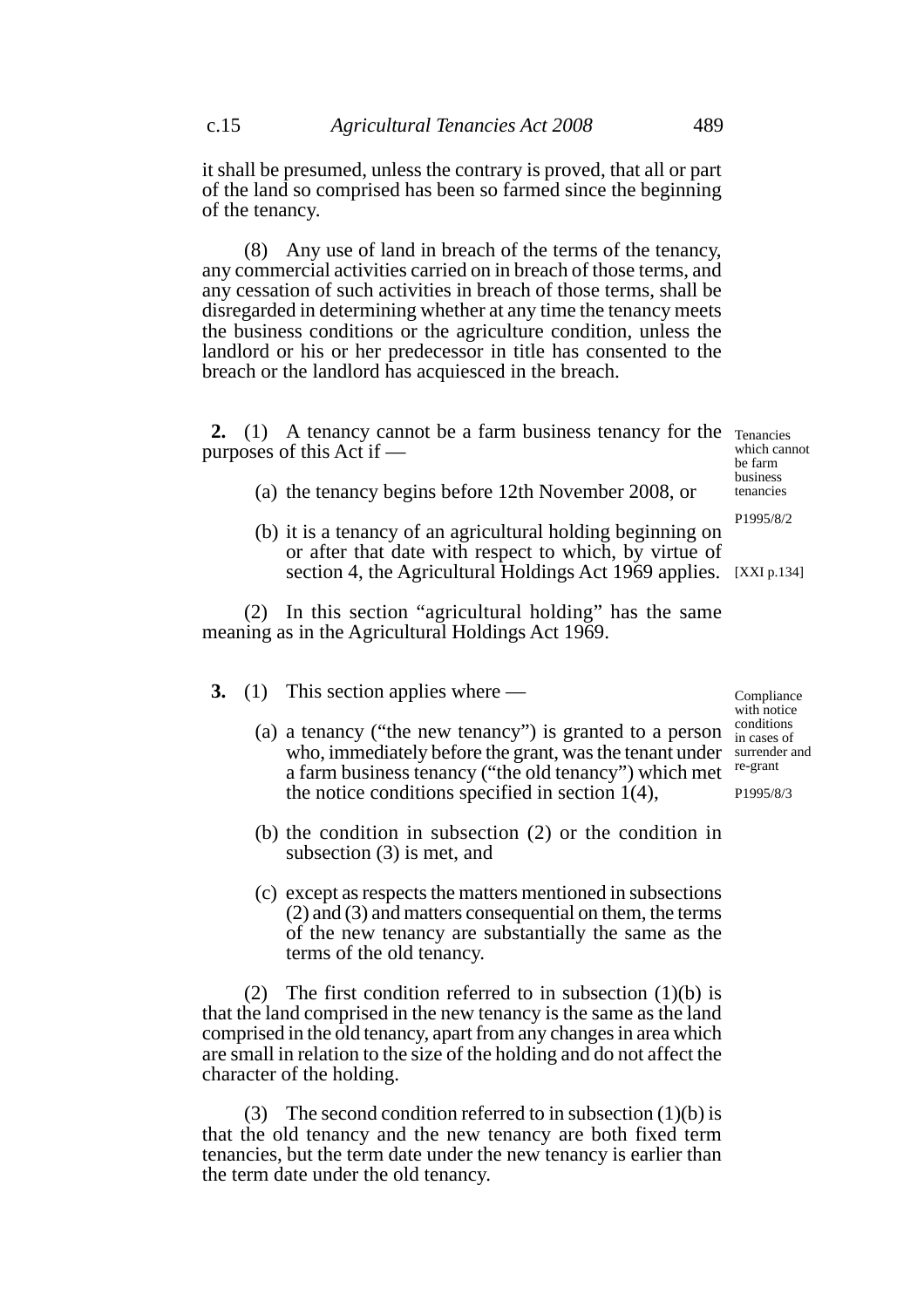(4) Where this section applies, the new tenancy shall be taken for the purposes of this Act to meet the notice conditions specified in section 1(4).

(5) In subsection (3), "the term date", in relation to a fixed term tenancy, means the date fixed for the expiry of the term.

### *Exclusion of Agricultural Holdings Act 1969*

**4.** (1) The Agricultural Holdings Act 1969 ("the 1969 Act") shall not apply in relation to any tenancy beginning on or after 12th November 2008 (including any agreement to which section 2 of that Act would otherwise apply beginning on or after that date), except as provided in the following provisions of this section. Holdings Act new tenancies special cases

P1995/8/4, SI06/2805/12

Agricultural

1969 not to apply in relation to

except in

(2) The 1969 Act shall apply in relation to a tenancy of an agricultural holding which is granted by a written contract of tenancy indicating (in whatever terms) that the 1969 Act is to apply in relation to the tenancy.

(3) The 1969 Act shall apply in relation to a tenancy of an agricultural holding which is granted by the Land Court pursuant to section 4(8) of the 1969 Act.

(4) Subject to subsection (5), the 1969 Act shall apply in relation to a tenancy of an agricultural holding which is granted —

- (a) to a person who, immediately before the grant of the tenancy, was the tenant of the holding, or of any agricultural holding which comprised the whole or a substantial part of the land comprised in the holding, under a tenancy in relation to which the 1969 Act applied, and
- (b) because an agreement between the parties (not being an agreement expressed to take effect as a new tenancy between the parties) has effect as an implied surrender followed by the grant of the tenancy.

(5) The 1969 Act shall not apply by virtue of subsection (4) in relation to the tenancy of an agricultural holding ("the current holding") where —

> (a) the whole or a substantial part of the land comprised in the current holding was comprised in an agricultural holding ("the previous holding") which was subject to a tenancy granted after 12th November 2008 in relation to which the 1969 Act applied by virtue of subsection  $(4);$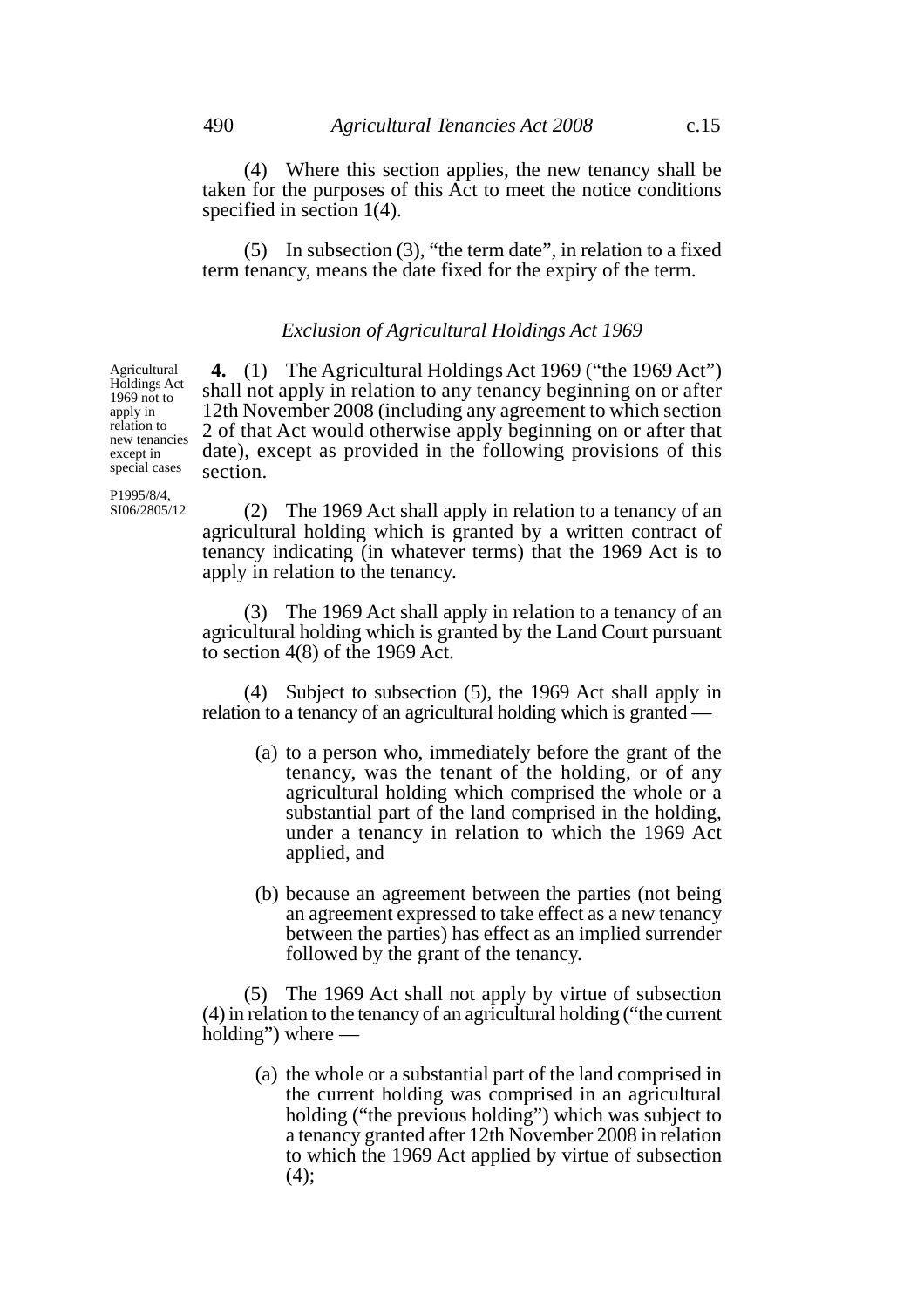- (b) the whole or a substantial part of the land comprised in the previous holding was comprised in an agricultural holding ("the original holding") which was on 12th November 2008 subject to a tenancy in relation to which the 1969 Act applied; and
- (c) the land comprised in the original holding does not, on the date of the grant of the tenancy of the current holding, comprise the whole or a substantial part of the land comprised in the current holding.

(6) The references in subsections (4) and (5) to a substantial part of the land comprised in the holding mean a substantial part determined by reference to either area or value.

(7) In this section "agricultural holding" and "contract of tenancy" have the same meanings as in the 1969 Act.

### *Termination of the tenancy*

**5.** (1) A farm business tenancy for a term of more than 5 years Tenancies shall, instead of terminating on the term date, continue (as from that date) as a tenancy from year to year, but otherwise on the terms of the original tenancy so far as applicable, unless at least 3 years before the term date a written notice has been given by either party to the other of his or her intention to terminate the tenancy.

(2) In subsection (1) "the term date", in relation to a fixed  $\frac{1}{5006/2805/13}$ term tenancy, means the date fixed for the expiry of the term.

(3) For the purposes of section 5 of the Conveyancing (Leases and Tenancies) Act 1954 (apportionment of conditions [XVIII p.467] on severance of reversion), a notice under subsection (1) shall be taken to be a notice to quit.

(4) This section has effect notwithstanding any agreement to the contrary.

**6.** (1) Subject to subsection (2), where a farm business tenancy Length of is a tenancy from year to year, a notice to quit the holding or part of the holding shall (notwithstanding any provision to the contrary P1995/8/6, in the tenancy) be invalid unless —

notice to quit SI06/2805/13

- (a) it is in writing,
- (b) it is to take effect at the end of a year of the tenancy, and
- (c) it is given at least 12 months before the date on which it is to take effect.

for more than 5 years to continue from year to year unless terminated by notice

P1995/8/5,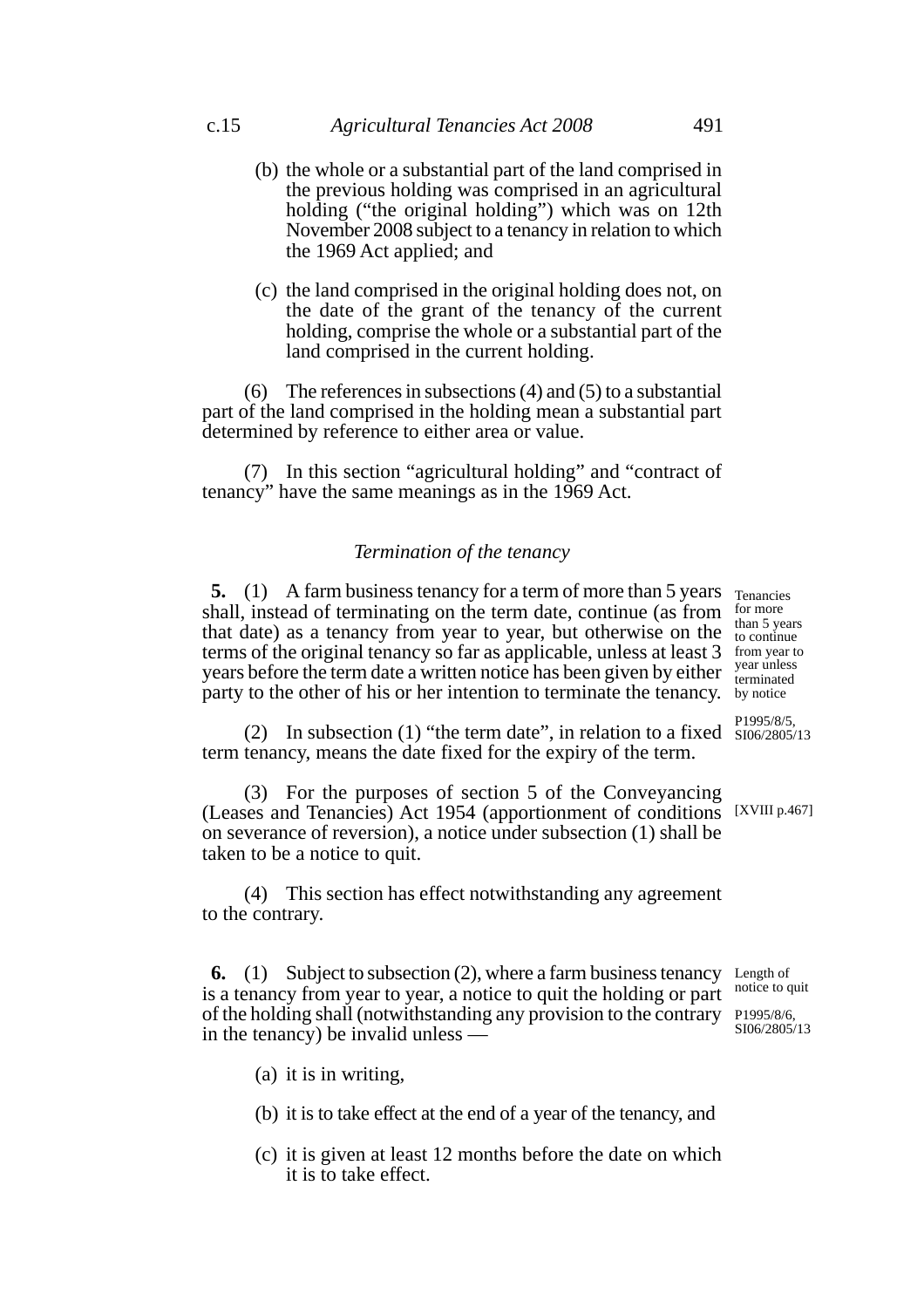(2) Where, by virtue of section  $5(1)$ , a farm business tenancy for a term of more than 5 years continues or is to continue (as from the term date) as a tenancy from year to year —

- (a) subsection  $(1)(c)$  has effect in relation to that tenancy with the substitution of "3 years" for "12 months"; and
- (b) a notice to quit which complies with subsection (1) and which is to take effect on an anniversary of the term date shall not be invalid merely because it is given before the term date;

and in this subsection "the term date" has the meaning given by section 5(2).

(3) Subsection (1) does not apply in relation to a counternotice given by the tenant by virtue of section 5(2) of the Conveyancing (Leases and Tenancies) Act 1954 (apportionment of conditions on severance of reversion).

**7.** (1) Where a farm business tenancy is a tenancy for a term of more than 5 years, any notice to quit the holding or part of the holding given in pursuance of any provision of the tenancy shall (notwithstanding any provision to the contrary in the tenancy) be invalid unless it is in writing and is given at least 3 years before the date on which it is to take effect.

(2) Subsection (1) does not apply in relation to a counternotice given by the tenant by virtue of section 5(2) of the Conveyancing (Leases and Tenancies) Act 1954 (apportionment of conditions on severance of reversion).

### *Tenant's right to remove fixtures and buildings*

Tenant's right to remove fixtures and buildings

P1995/8/8

Notice required for exercise of option to terminate tenancy or resume possession of part P1995/8/7, SI06/2805/13

- **8.** (1) Subject to the provisions of this section
	- (a) any fixture (of whatever description) affixed, whether for the purposes of agriculture or not, to the holding by the tenant under a farm business tenancy, and
	- (b) any building erected by him or her on the holding,

may be removed by the tenant at any time during the continuance of the tenancy or at any time after the termination of the tenancy when he or she remains in possession as tenant (whether or not under a new tenancy), and shall remain his or her property so long as he or she may remove it by virtue of this subsection.

(2) Subsection (1) shall not apply —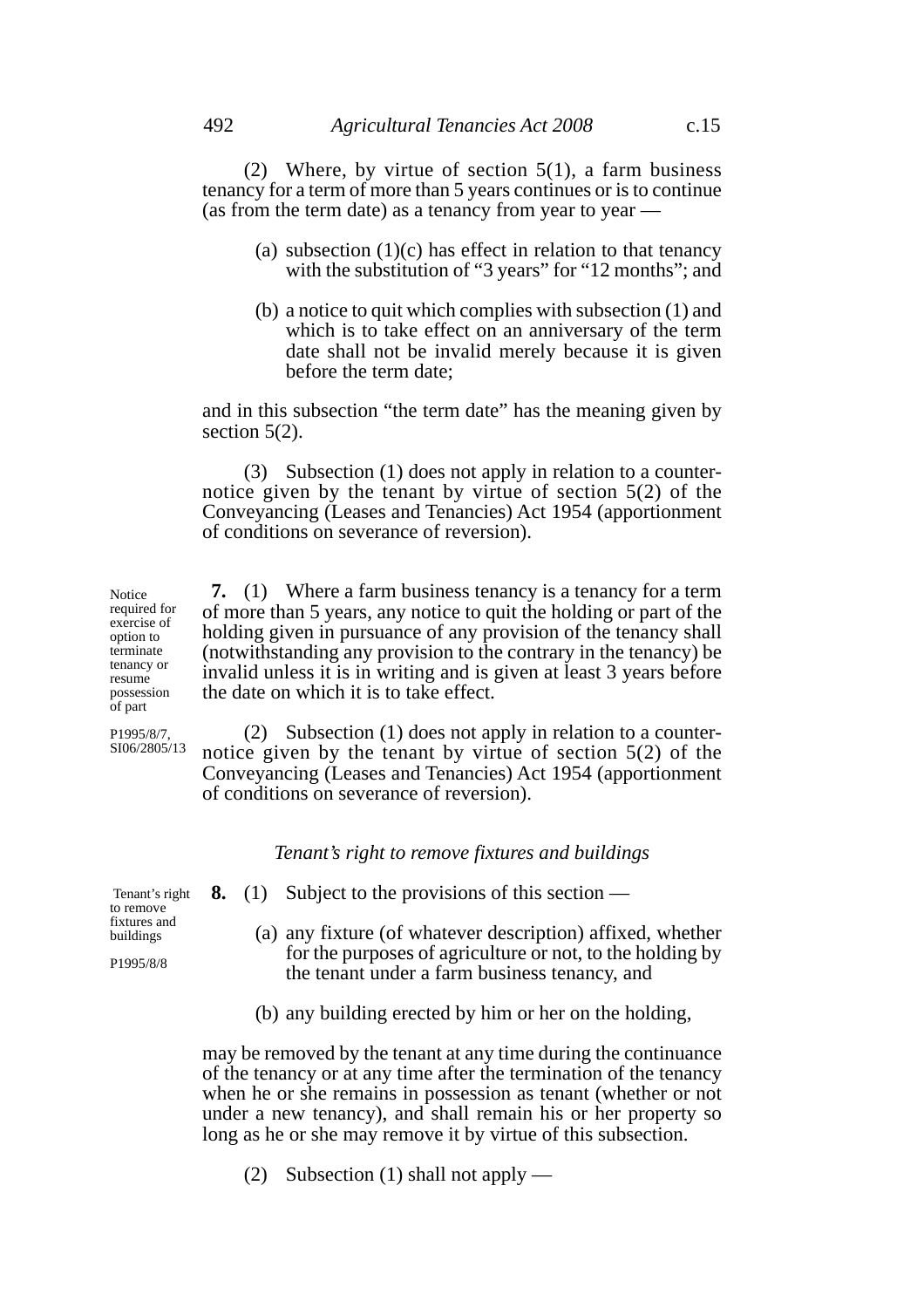- (a) to a fixture affixed or a building erected in pursuance of some obligation,
- (b) to a fixture affixed or a building erected instead of some fixture or building belonging to the landlord,
- (c) to a fixture or building in respect of which the tenant has obtained compensation under section 18 or otherwise, or
- (d) to a fixture or building in respect of which the landlord has given his or her consent under section 19 on condition that the tenant agrees not to remove it and which the tenant has agreed not to remove.

(3) In the removal of a fixture or building by virtue of subsection (1), the tenant shall not do any avoidable damage to the holding.

(4) Immediately after removing a fixture or building by virtue of subsection (1), the tenant shall make good all damage to the holding that is occasioned by the removal.

(5) This section applies to a fixture or building acquired by a tenant as it applies to a fixture or building affixed or erected by him or her.

(6) Except as provided by subsection  $(2)(d)$ , this section has effect notwithstanding any agreement or custom to the contrary.

(7) No right to remove fixtures that subsists otherwise than by virtue of this section shall be exercisable by the tenant under a farm business tenancy.

# *Right of first refusal*

**9.** (1) Where the landlord under a farm business tenancy Right of proposes to sell the whole or any part of the land comprised in the first refusal tenancy ("the relevant land"), he or she shall first give a notice in  $\chi_{XI\, p.134/8}$ writing to the tenant —

- (a) specifying the relevant land, and
- (b) offering to sell the relevant land to the tenant at a price specified in the notice.

(2) The landlord shall not sell the relevant land except to the tenant within 3 months of the service of a notice under subsection  $(1)$ .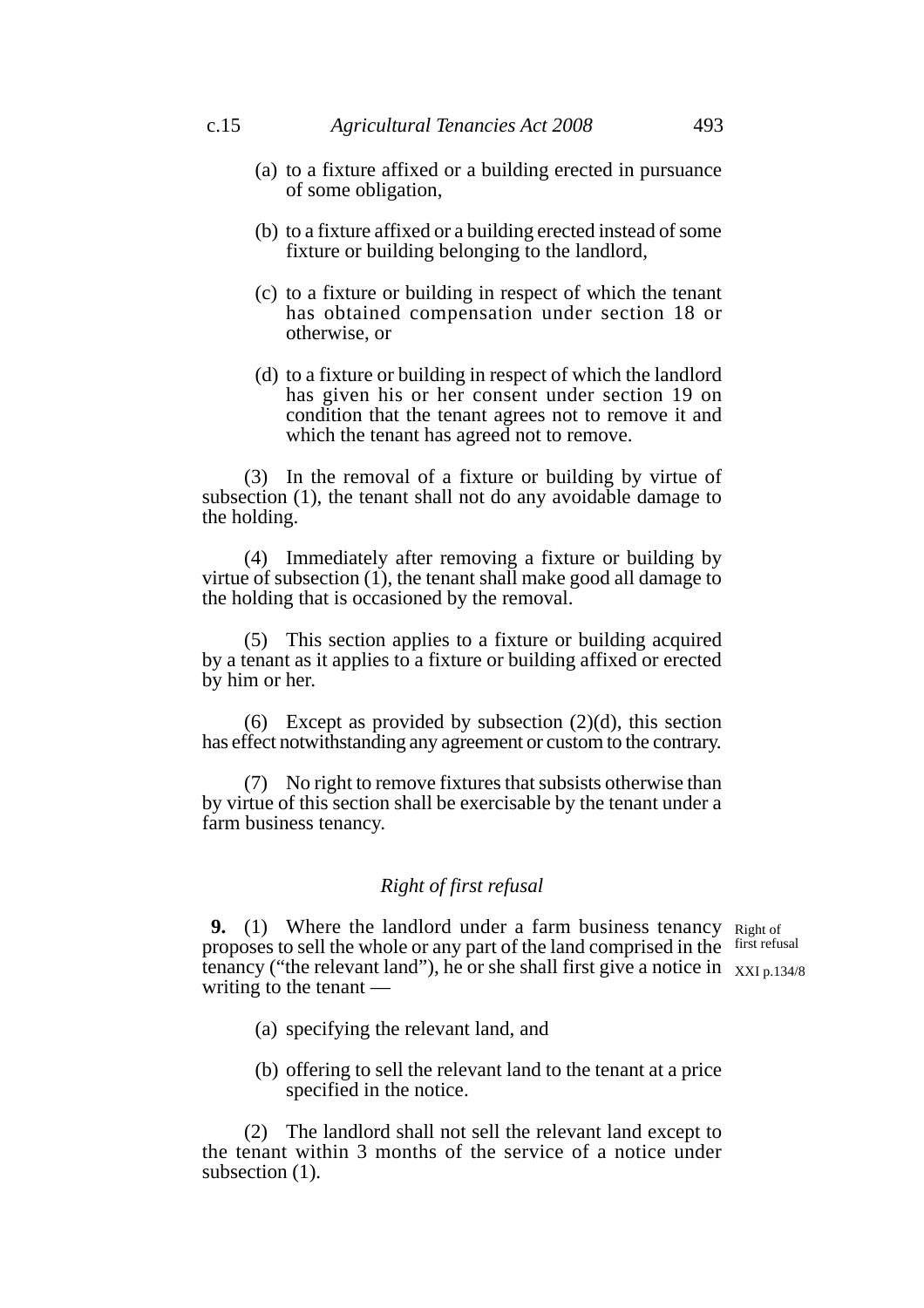(3) If the landlord under a farm business tenancy sells the relevant land —

- (a) without giving notice in accordance with subsection (1), or
- (b) in contravention of subsection (2),

he or she is guilty of an offence and liable —

- (i) on summary conviction, to a fine not exceeding £5,000; or
- (ii) on conviction on information, to a fine.

### *Assignment on death of tenant*

Assignment on death of tenant

XXI p.134/ 4(8)

**10.** (1) Where the terms of a farm business tenancy include a restriction on assignment, on the death of the tenant under a farm business tenancy the personal representative of the deceased tenant may, notwithstanding the restriction, but only with the consent in writing of the landlord, assign the tenancy to the surviving spouse or any child or grandchild of the deceased tenant.

(2) The consent of the landlord under subsection (1) shall not be unreasonably withheld.

(3) The personal representative may, before the end of the period of 2 months beginning with the date of death, give a notice in writing to the landlord —

- (a) giving the name and address of the surviving spouse, child or grandchild of the deceased tenant to whom the tenancy is to be assigned ("the assignee"),
- (b) requiring the landlord, before the end of the period of 2 months beginning with the day on which the notice is given ("the notice period"), to give consent in writing to the assignment, and
- (c) demanding that, if such consent is not given within the notice period, the question whether it has been unreasonably withheld be determined in accordance with this section.

(4) Where the personal representative has given a notice under subsection  $(3)$  but at the end of the notice period —

> (a) the landlord has not consented in writing to the assignment, and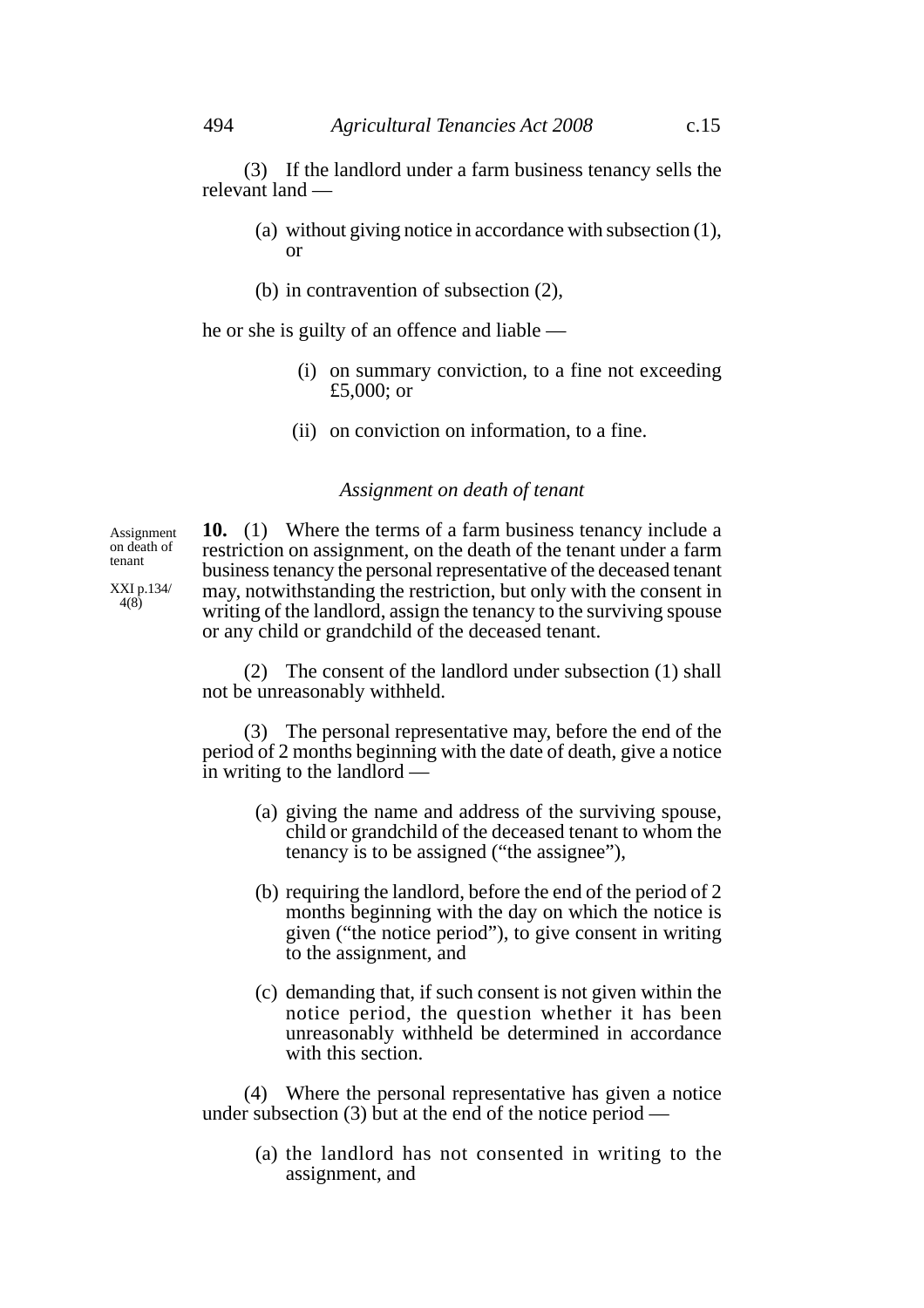(b) no arbitrator has been appointed under an agreement made before or within the notice period,

the tenant or the landlord may apply to the Land Court for the determination of the question.

(5) The arbitrator or the Land Court shall not determine that the landlord's consent has been unreasonably withheld unless it is satisfied that that the assignee is capable of  $\overline{\phantom{a}}$ 

- (a) farming the land, and
- (b) carrying on any other commercial activities which, immediately before the death of the deceased tenant, were carried on on the land in accordance with the terms of the tenancy,

without detriment to the land.

(6) Subject to subsection (5), if the arbitrator or the Land Court considers, having regard to the terms of the tenancy and any other relevant circumstances (including the circumstances of the tenant and the landlord), that the landlord's consent has been unreasonably withheld, it shall give its consent to the assignment to the assignee, and that consent shall have effect for the purposes of this Act and the terms of the farm business tenancy as if it were the consent of the landlord.

- (7) In this section —
- "assignment", in relation to a tenancy, includes an assent to the vesting of the tenancy;
- "restriction on assignment" means a covenant, condition, agreement or other term contained or implied in a tenancy prohibiting or restricting the tenant from —
	- (a) assigning the tenancy, or
	- (b) parting with possession of the whole or part of the land comprised in the tenancy.

# PART 2

# RENT REVIEW UNDER FARM BUSINESS TENANCY

11. This Part applies in relation to a farm business tenancy Application (notwithstanding any agreement to the contrary) unless the tenancy of Part 2 is created by an instrument which —

P1995/8/9, SI06/2805/14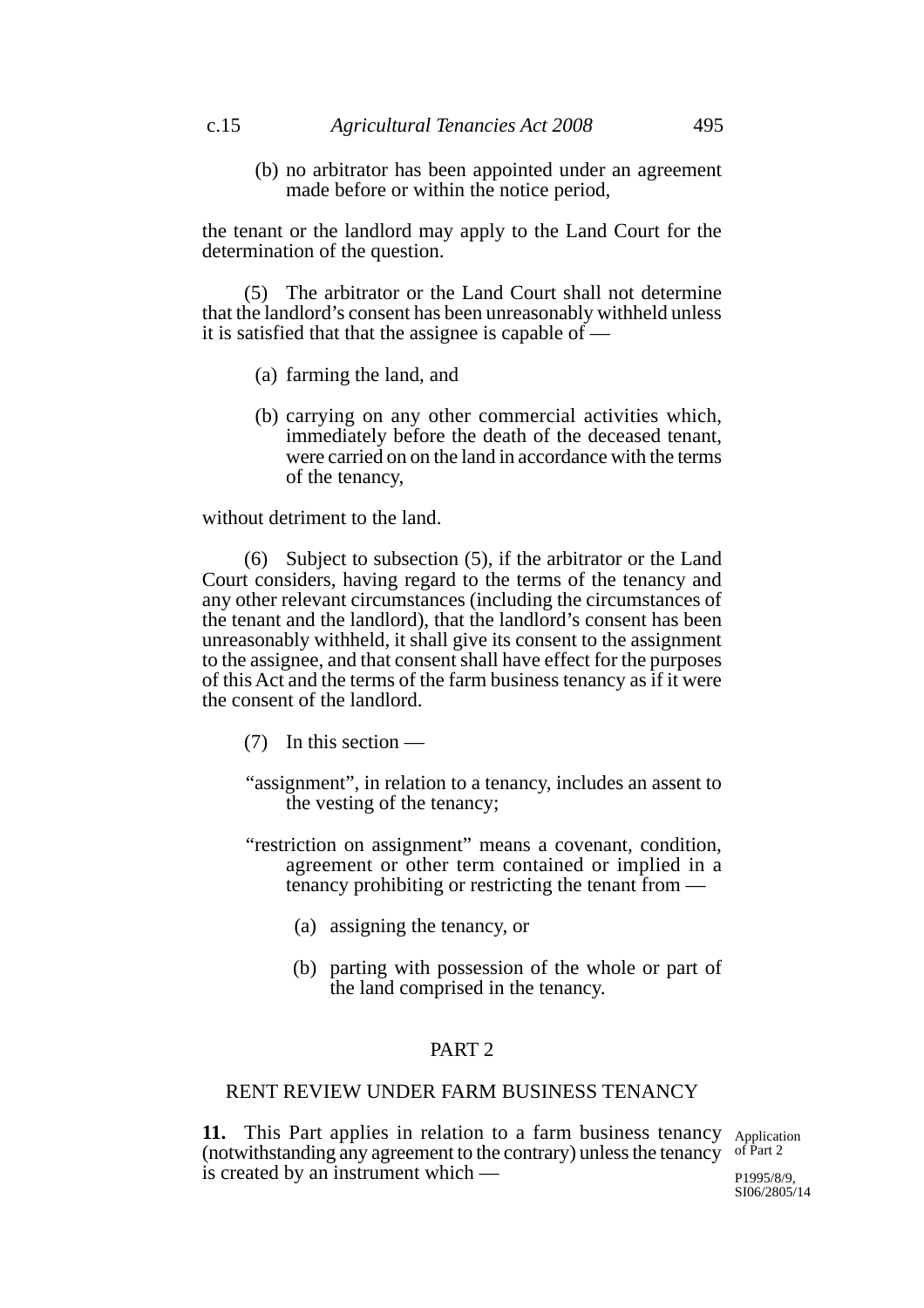- (a) expressly states that the rent is not to be reviewed during the tenancy, or
- (b) provides that the rent is to be varied, at a specified time or times during the tenancy —
	- (i) by or to a specified amount, or
	- (ii) in accordance with a specified formula which does not preclude a reduction and which does not require or permit the exercise by any person of any judgment or discretion in relation to the determination of the rent of the holding,

but otherwise is to remain fixed; or

- (c) does not contain any provision which precludes a reduction in the rent during the tenancy, and —
	- (i) expressly states that this Part does not apply, or
	- (ii) makes provision for the reference of rent reviews to an independent expert whose decision is final.

Notice requiring statutory rent review

P1995/8/10

**12.** (1) The landlord or tenant under a farm business tenancy in relation to which this Part applies may by notice in writing given to the other (a "statutory review notice") require that the rent to be payable in respect of the holding as from the review date shall be determined in accordance with this Act.

(2) In this Part "the review date", in relation to a statutory review notice, means a date which —

- (a) is specified in the notice, and
- (b) complies with subsections (3) to (6).

(3) The review date must be at least 12 months but less than 24 months after the day on which the statutory review notice is given.

(4) If the parties have agreed in writing that the rent is to be, or may be, varied as from a specified date or dates, or at specified intervals, the review date must be a date as from which the rent could be varied under the agreement.

(5) If the parties have agreed in writing that the review date for the purposes of this Part is to be a specified date or dates, the review date must be that date or one of those dates.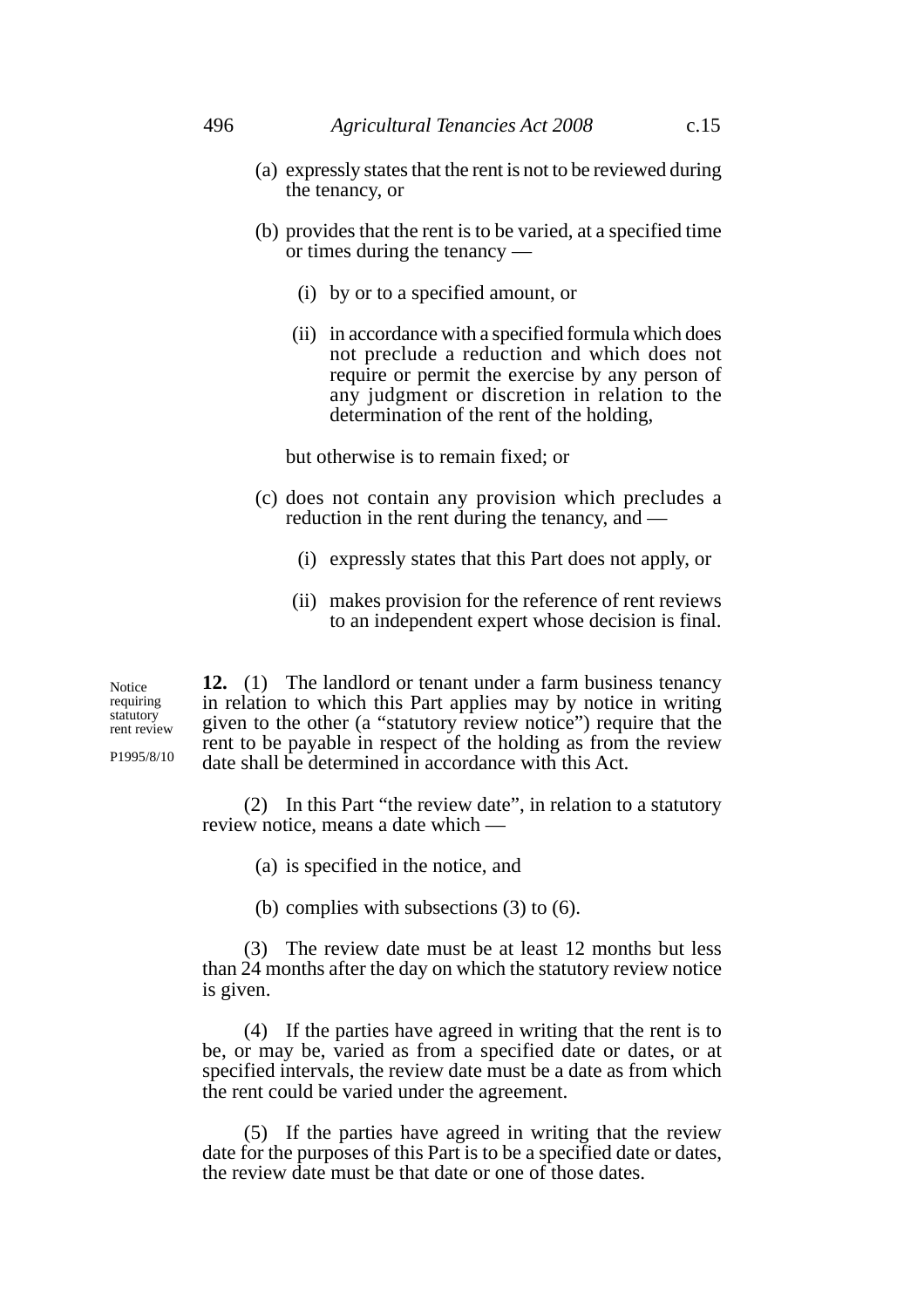(6) If the parties have not agreed as mentioned in subsection  $(4)$  or  $(5)$ , the review date  $-$ 

- (a) must be an anniversary of the beginning of the tenancy or, where the landlord and the tenant have agreed in writing that the review date for the purposes of this Act is to be some other day of the year, that day of the year, and
- (b) must not fall before the end of the period of 3 years beginning with the latest of any of the following dates —
	- (i) the beginning of the tenancy,
	- (ii) any date as from which there took effect a previous determination by an arbitrator or the Land Court as to the amount of the rent,
	- (iii) any date as from which there took effect a previous determination as to the amount of the rent made, otherwise than as arbitrator, by a person appointed under an agreement between the landlord and the tenant, and
	- (iv) any date as from which there took effect a previous agreement in writing between the landlord and the tenant, entered into since the grant of the tenancy, as to the amount of the rent.

**13.** (1) This section applies in any case where a farm business Review date tenancy ("the new tenancy") arises between —

(a) a person who immediately before the date of the of reversion where new tenancy of severed part

beginning of the tenancy was entitled to a severed part <sub>P1995/8/11</sub>

- of the reversionary estate in the land comprised in a farm business tenancy ("the original tenancy") in which the land to which the new tenancy relates was then comprised, and
- (b) the person who immediately before that date was the tenant under the original tenancy, and the rent payable under the new tenancy at its beginning represents merely the appropriate portion of the rent payable under the original tenancy immediately before the beginning of the new tenancy.
- (2) In any case where this section applies
	- (a) references to the beginning of the tenancy in subsection (6) of section 12 shall be taken to be references to the beginning of the original tenancy, and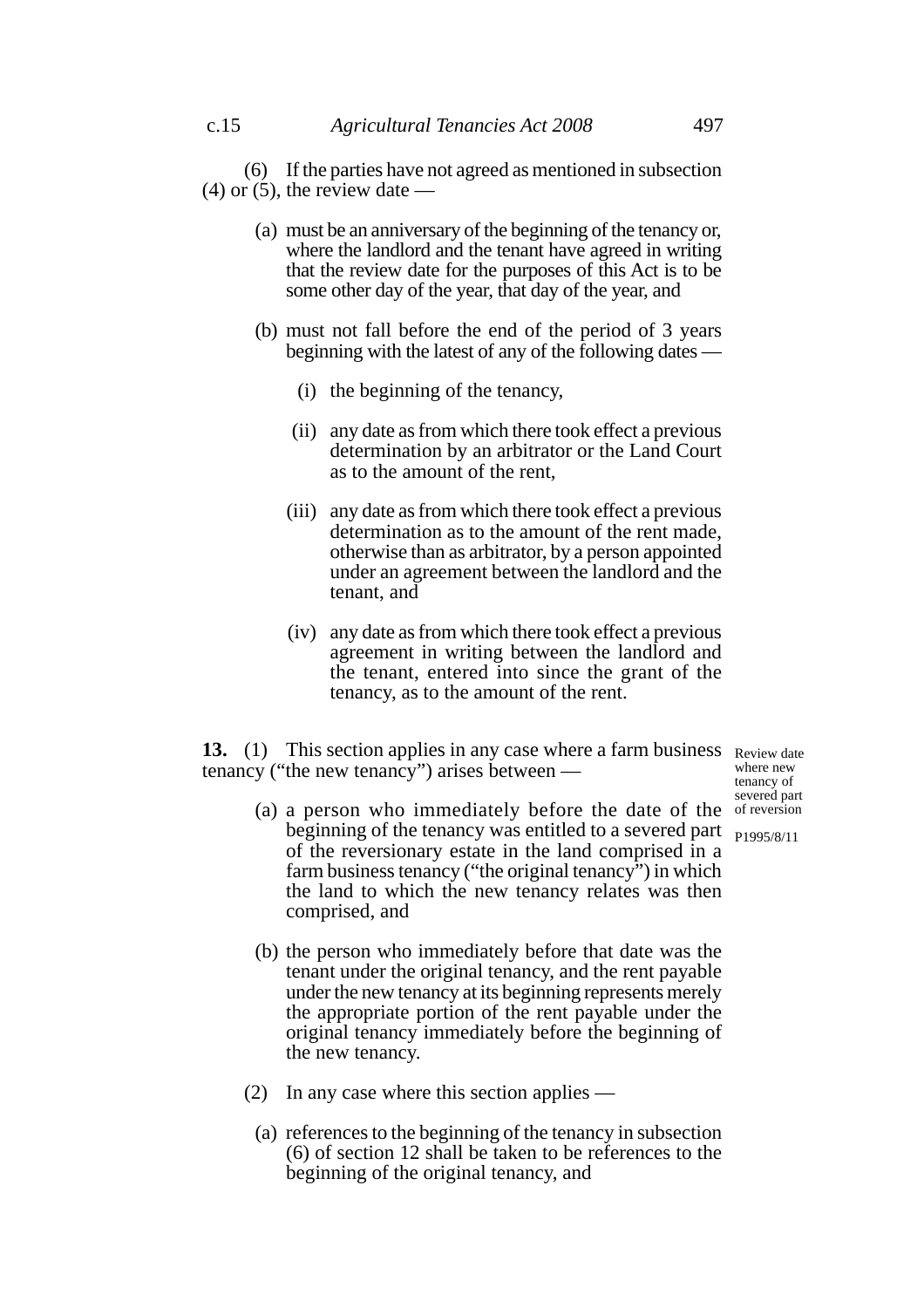(b) references to rent in that subsection shall be taken to be references to the rent payable under the original tenancy,

until the first occasion following the beginning of the new tenancy on which any such determination or agreement with respect to the rent of the new holding as is mentioned in that subsection takes effect.

**14.** Where a statutory review notice has been given in relation to a farm business tenancy, but — Reference to Land Court

P1995/8/12

- (a) no arbitrator has been appointed under an agreement made since the notice was given, and
- (b) no person has been appointed under such an agreement to determine the question of the rent (otherwise than as arbitrator) on a basis agreed by the parties,

either party may, at any time during the period of 6 months ending with the review date, apply to the Land Court for the determination of the rent.

**15.** (1) On any reference or application made in pursuance of a statutory review notice, the arbitrator or the Land Court, as the case may be, shall determine the rent properly payable in respect of the holding at the review date and accordingly shall, with effect from that date, increase or reduce the rent previously payable or direct that it shall continue unchanged.

(2) For the purposes of subsection (1), the rent properly payable in respect of a holding is the rent at which the holding might reasonably be expected to be let on the open market by a willing landlord to a willing tenant, taking into account (subject to subsections (3) and (4)) all relevant factors, including (in every case) the terms of the tenancy (including those which are relevant for the purposes of section  $12(4)$  to (6), but not those which (apart from this section) preclude a reduction in the rent during the tenancy).

(3) The arbitrator or the Land Court shall disregard any increase in the rental value of the holding which is due to tenant's improvements other than —

> (a) any tenant's improvement provided under an obligation which was imposed on the tenant by the terms of his or her tenancy or any previous tenancy and which arose on or before the beginning of the tenancy in question,

Amount of rent

P1995/8/13, SI06/2805/15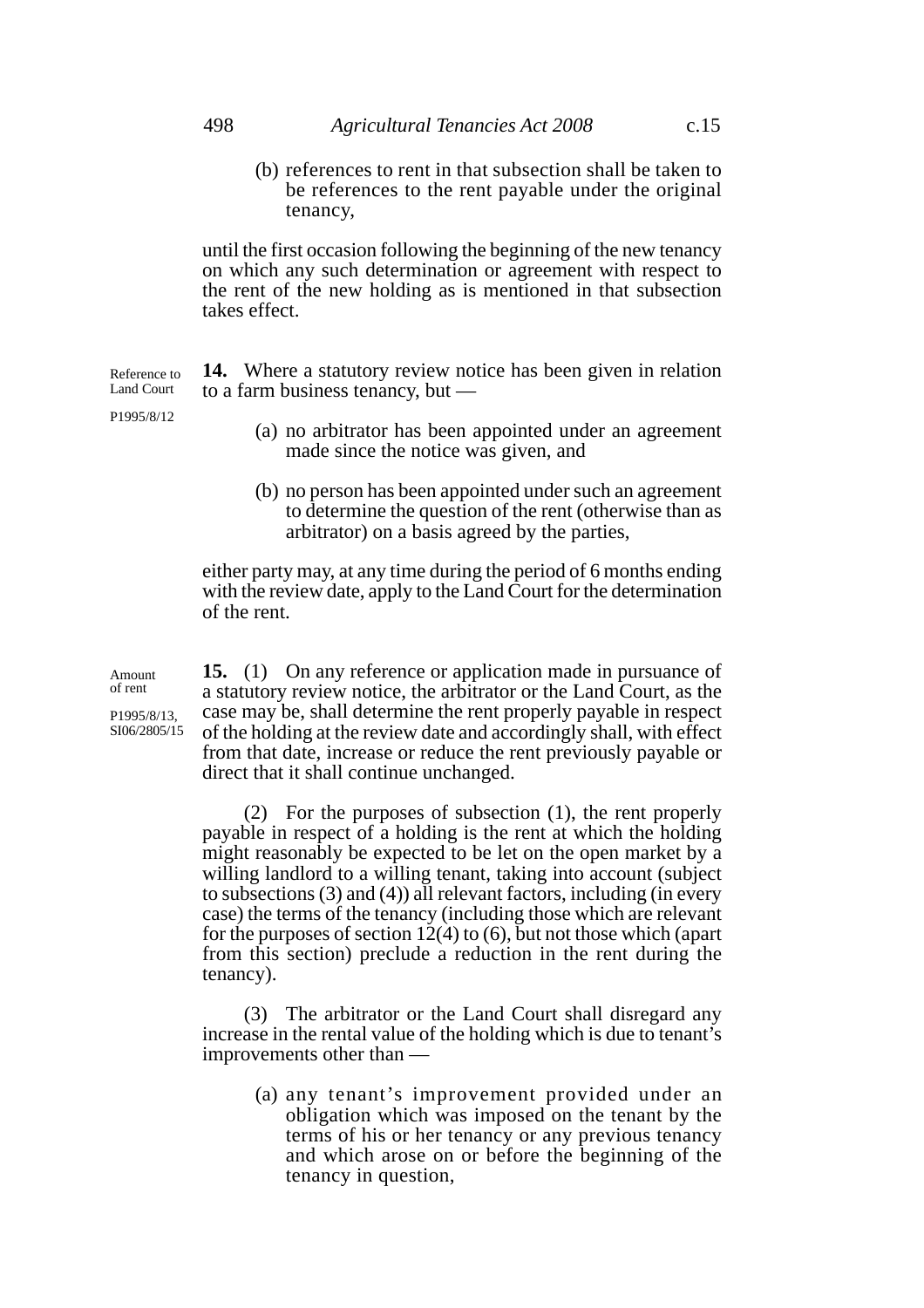- (b) any tenant's improvement to the extent that any allowance or benefit has been made or given by the landlord in consideration of its provision, and
- (c) any tenant's improvement to the extent that the tenant has received any compensation from the landlord in respect of it.
- (4) The arbitrator or the Land Court
	- (a) shall disregard any effect on the rent of the fact that the tenant who is a party to the arbitration or application is in occupation of the holding, and
	- (b) shall not fix the rent at a lower amount by reason of any dilapidation or deterioration of, or damage to, buildings or land caused or permitted by the tenant.

(5) In this section "tenant's improvement", and references to the provision of such an improvement, have the meaning given by section 17.

**16.** In this Part —

Interpretation of Part 2

- "the review date", in relation to a statutory review notice, P1995/8/14 has the meaning given by section  $12(\dot{2})$ ;
- "statutory review notice" has the meaning given by section  $12(1)$ .

# PART 3

### COMPENSATION ON TERMINATION OF FARM BUSINESS TENANCY

#### *Tenant's entitlement to compensation*

**17.** For the purposes of this Part a "tenant's improvement", in Meaning of relation to any farm business tenancy, means —

"tenant's improvement"

- (a) any physical improvement which is made on the holding P1995/8/15by the tenant by his or her own effort or wholly or partly at his or her own expense, or
- (b) any intangible advantage which
	- (i) is obtained for the holding by the tenant by his or her own effort or wholly or partly at his or her own expense, and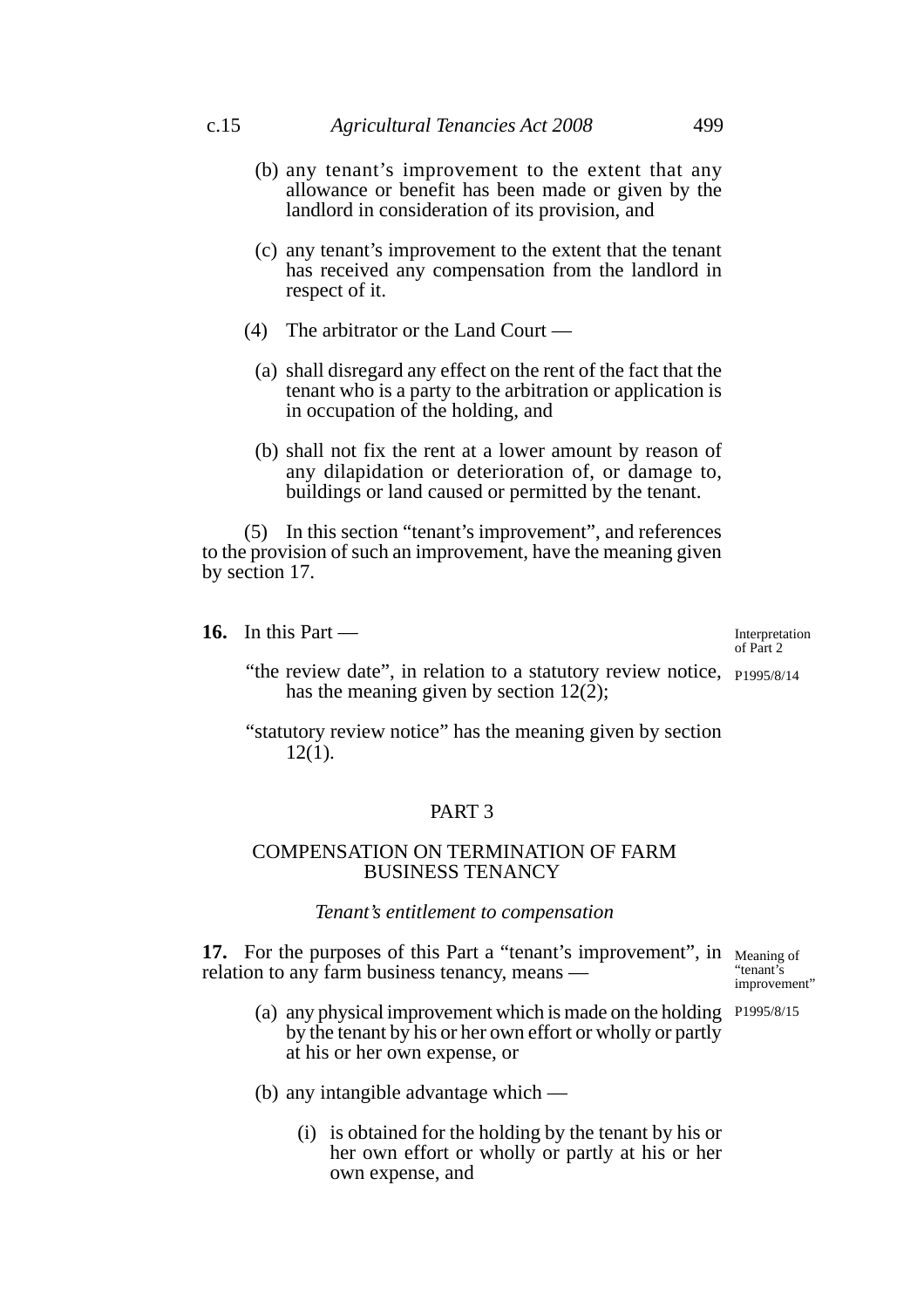(ii) becomes attached to the holding,

and references to the provision of a tenant's improvement are references to the making by the tenant of any physical improvement falling within paragraph (a) or the obtaining by the tenant of any intangible advantage falling within paragraph (b).

**18.** (1) The tenant under a farm business tenancy shall, subject to the provisions of this Part, be entitled on the termination of the tenancy, on quitting the holding, to obtain from his or her landlord

Tenant's right to compensation for tenant's improvement

P1995/8/16

compensation in respect of any tenant's improvement. (2) A tenant shall not be entitled to compensation under this section in respect of —

- (a) any physical improvement which is removed from the holding, or
	- (b) any intangible advantage which does not remain attached to the holding.

### *Conditions of eligibility*

**19.** (1) A tenant shall not be entitled to compensation under section 18 in respect of any tenant's improvement unless the landlord has given his or her consent in writing to the provision of the tenant's improvement.

(2) Any such consent may be given in the instrument creating the tenancy or elsewhere.

(3) Any such consent may be given either unconditionally or on condition that the tenant agrees to a specified variation in the terms of the tenancy.

(4) The variation referred to in subsection (3) must be related to the tenant's improvement in question.

(5) This section does not apply in any case where the tenant's improvement consists of planning approval.

**20.** (1) A tenant shall not be entitled to compensation under section 18 in respect of a tenant's improvement which consists of planning approval unless — **Conditions** in relation to compensation for planning approval

P1995/8/18

(a) the landlord has given his or her consent in writing to the making of the application for planning approval,

Consent of landlord as condition of compensation for tenant's improvement

P1995/8/17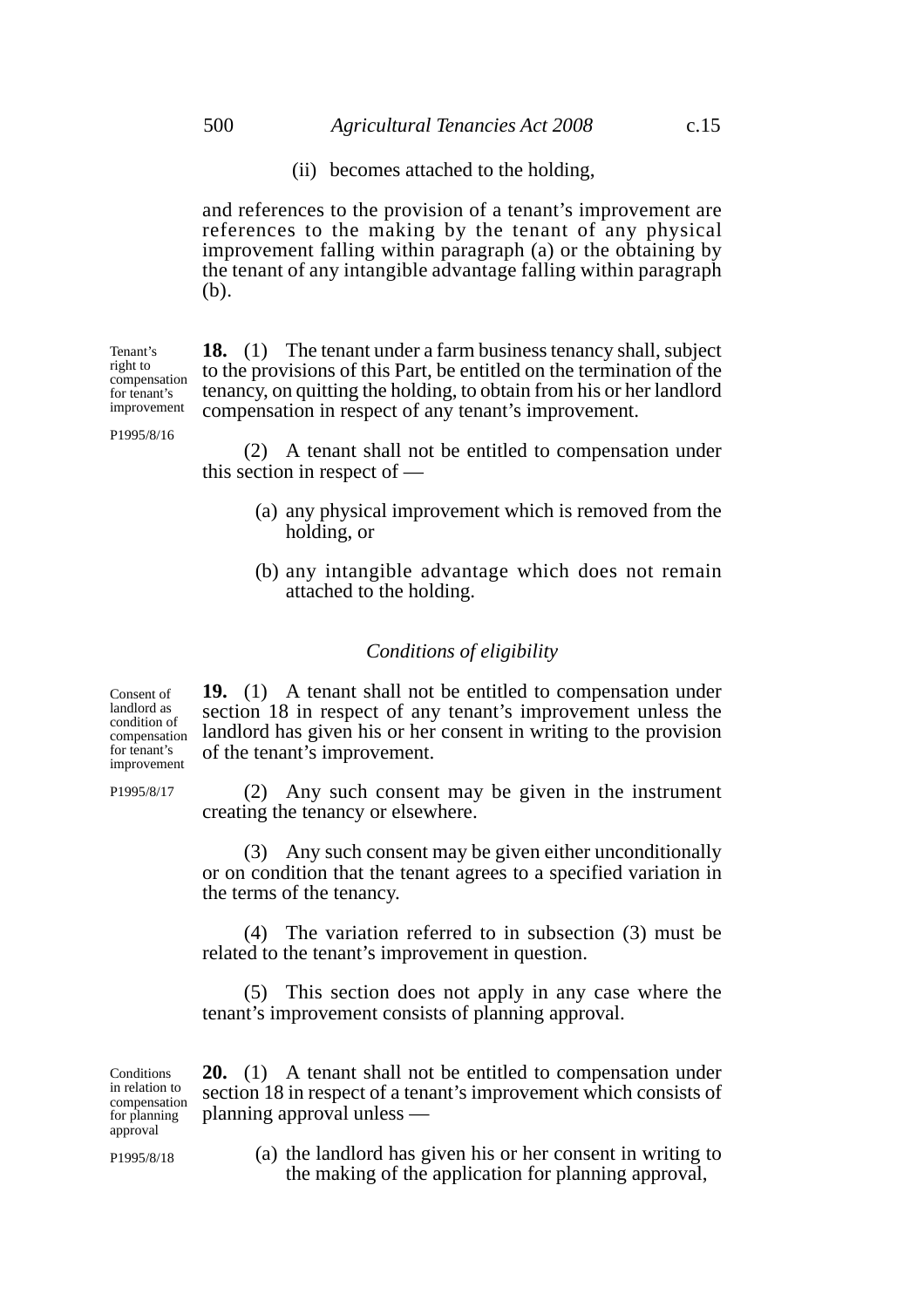- (b) that consent is expressed to be given for the purpose
	- (i) of enabling a specified physical improvement falling within paragraph  $\overline{a}$  of section 17 lawfully to be provided by the tenant, or
	- (ii) of enabling the tenant lawfully to effect a specified change of use, and
- (c) on the termination of the tenancy, the specified physical improvement has not been completed or the specified change of use has not been effected.

(2) Any such consent may be given either unconditionally or on condition that the tenant agrees to a specified variation in the terms of the tenancy.

(3) The variation referred to in subsection (2) must be related to the physical improvement or change of use in question.

**21.** (1) Where, in relation to any tenant's improvement, the Reference to tenant under a farm business tenancy is aggrieved by —

arbitration or Land Court of refusal or consent or of condition attached to consent

- (a) the refusal of his or her landlord to give consent under failure to give section 19(1).
- (b) the failure of the landlord to give such consent within 2 months of a written request by the tenant for such P1995/8/19consent, or
- (c) any variation in the terms of the tenancy required by the landlord as a condition of giving such consent,

the tenant may by notice in writing given to the landlord demand that the question shall be determined in accordance with this section; but this subsection has effect subject to subsections (2) and (3).

(2) No notice under subsection (1) may be given in relation to any tenant's improvement which the tenant has already provided or begun to provide, unless that improvement is a routine improvement.

- (3) No notice under subsection (1) may be given
	- (a) in a case falling within paragraph (a) or (c) of that subsection, after the end of the period of 2 months beginning with the day on which notice of the refusal or variation referred to in that paragraph was given to the tenant, or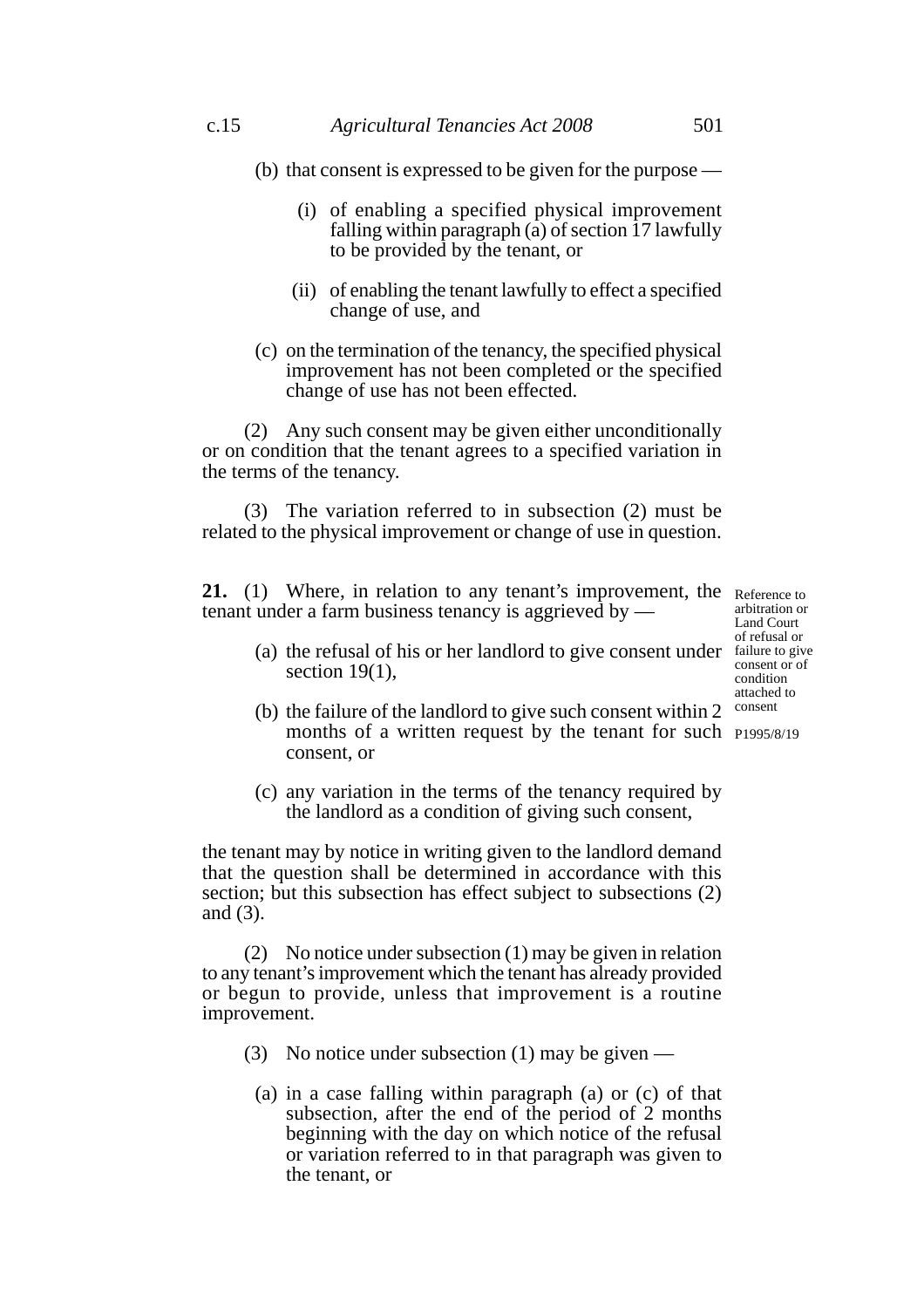(b) in a case falling within paragraph (b) of that subsection, after the end of the period of  $\overline{4}$  months beginning with the day on which the written request referred to in that paragraph was given to the landlord.

(4) Where the tenant has given notice under subsection (1) but no arbitrator has been appointed under an agreement made since the notice was given, the tenant or the landlord may apply to the Land Court for the determination of the question.

(5) The arbitrator or the Land Court shall consider whether, having regard to the terms of the tenancy and any other relevant circumstances (including the circumstances of the tenant and the landlord), it is reasonable for the tenant to provide the tenant's improvement.

(6) Subject to subsection (9), the arbitrator or the Land Court may unconditionally approve the provision of the tenant's improvement or may withhold his, her or its approval, but may not give approval subject to any condition or vary any condition required by the landlord under section 19(3).

(7) If the arbitrator or the Land Court gives his, her or its approval, that approval shall have effect for the purposes of this Part and for the purposes of the terms of the farm business tenancy as if it were the consent of the landlord.

(8) In a case falling within subsection  $(1)(c)$ , the withholding by the arbitrator or the Land Court of his, her or its approval shall not affect the validity of the landlord's consent or of the condition subject to which it was given.

(9) Where, at any time after giving a notice under subsection (1) in relation to any tenant's improvement which is not a routine improvement, the tenant begins to provide the improvement —

- (a) no application may be made under subsection (4) after that time,
- (b) where such an application has been made but the Land Court has not been constituted before that time, the application shall be ineffective, and
- (c) no determination may be made by virtue of subsection (6) after that time except as to the costs of the application in a case where the Land Court was constituted before that time.
- (10) For the purposes of this section —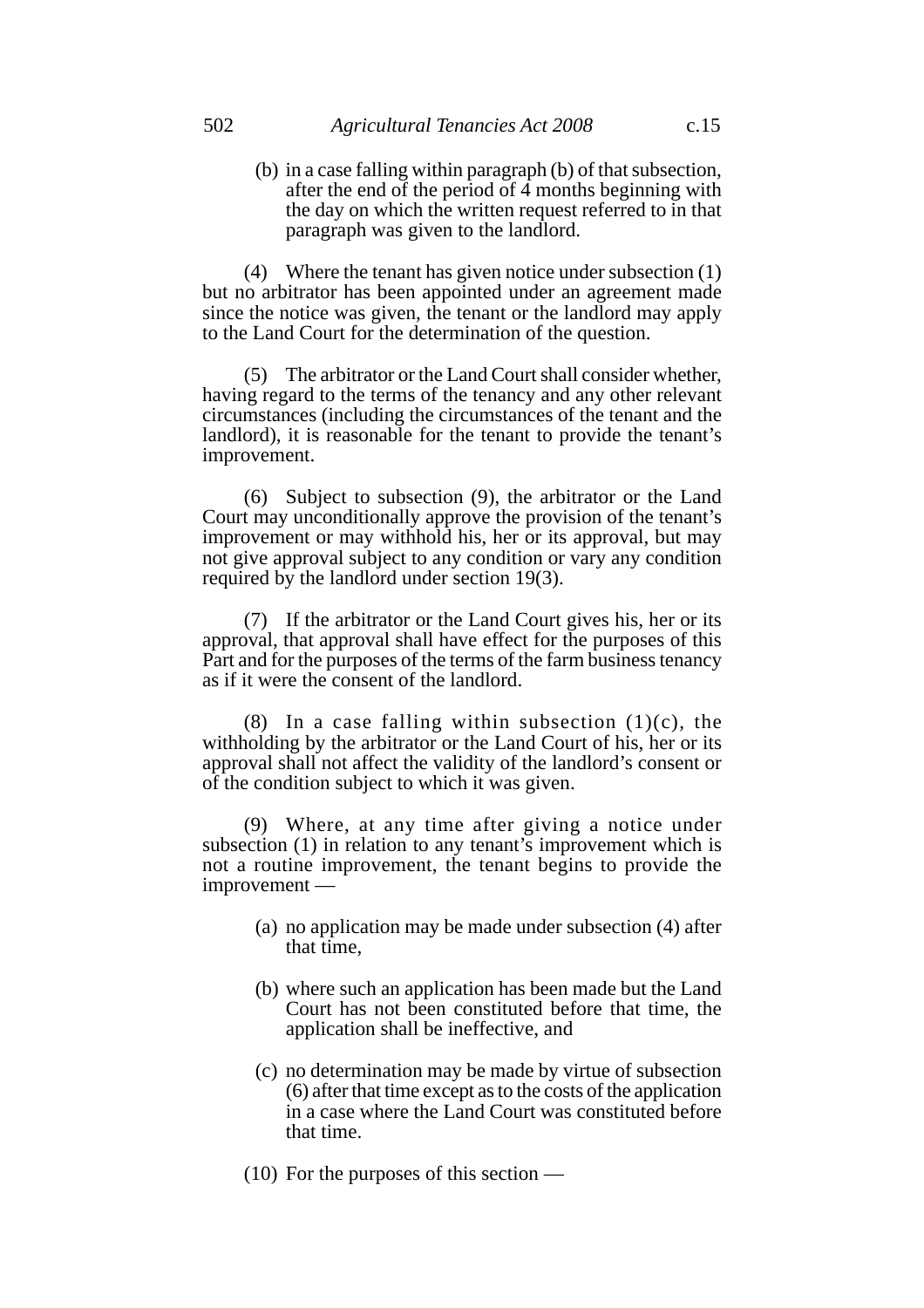- "fixed equipment" includes any building or structure affixed to land and any works constructed on, in, over or under land, and also includes anything grown on land for a purpose other than use after severance from the land, consumption of the thing grown or its produce, or amenity;
- "routine improvement", in relation to a farm business tenancy, means any tenant's improvement which —
	- (a) is a physical improvement made in the normal course of farming the holding or any part of the holding, and
	- (b) does not consist of fixed equipment or an improvement to fixed equipment,

but does not include any improvement whose provision is prohibited by the terms of the tenancy.

### *Amount of compensation*

**22.** (1) Subject to subsection (5), the amount of compensation Amount of payable to the tenant under section 18 in respect of any tenant's improvement shall be an amount equal to the increase attributable to the improvement in the value of the holding at the termination of the tenancy as land comprised in a tenancy. compensation for tenant's improvement

not consisting of planning approval

P1995/8/20, SI06/2805/16

(2) Where the landlord and the tenant have entered into an agreement in writing whereby any benefit is given or allowed to the tenant in consideration of the provision of a tenant's improvement, the amount of compensation otherwise payable in respect of that improvement shall be reduced by the proportion which the value of the benefit bears to the amount of the total cost of providing the improvement.

(3) Where a grant has been or will be made to the tenant out of public money in respect of a tenant's improvement, the amount of compensation otherwise payable in respect of that improvement shall be reduced by the proportion which the amount of the grant bears to the amount of the total cost of providing the improvement.

(4) Where a physical improvement which has been completed or a change of use which has been effected is authorised by any planning approval granted on an application made by the tenant, section 20 does not prevent any value attributable to the fact that the physical improvement or change of use is so authorised from being taken into account under this section in determining the amount of compensation payable in respect of the physical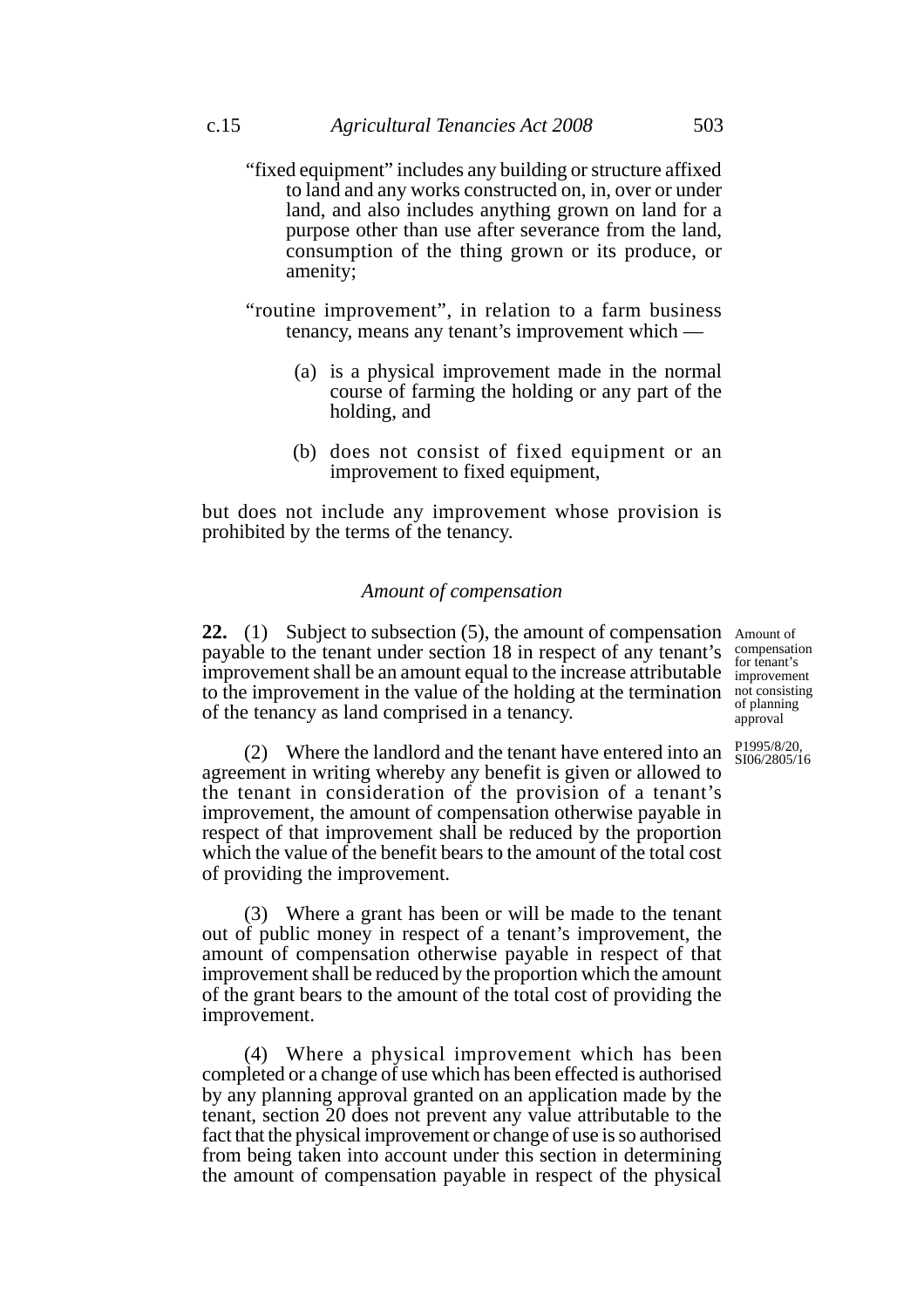improvement or in respect of any intangible advantage obtained as a result of the change of use.

(5) Where the landlord and the tenant have agreed in writing to limit the amount of compensation payable under section 18 in respect of any tenant's improvement, that amount shall be the  $lesser of$  —

- (a) the amount determined in accordance with subsections (1) to (4), and
- (b) the compensation limit.
- (6) In subsection (5), "the compensation limit" means
	- (a) an amount agreed by the parties in writing, or
	- (b) where the parties are unable to agree on an amount, an amount equal to the cost to the tenant of making the improvement.

(7) This section does not apply where the tenant's improvement consists of planning approval.

Amount of compensation for planning approval

P1995/8/21

**23.** (1) The amount of compensation payable to the tenant under section 18 in respect of a tenant's improvement which consists of planning approval shall be an amount equal to the increase attributable to the fact that the relevant development is authorised by the planning approval in the value of the holding at the termination of the tenancy as land comprised in a tenancy.

(2) In subsection (1), "the relevant development" means the physical improvement or change of use specified in the landlord's consent under section 20 in accordance with subsection (1)(b) of that section.

(3) Where the landlord and the tenant have entered into an agreement in writing whereby any benefit is given or allowed to the tenant in consideration of the obtaining of planning approval by the tenant, the amount of compensation otherwise payable in respect of that approval shall be reduced by the proportion which the value of the benefit bears to the amount of the total cost of obtaining the approval.

**24.** (1) Any claim by the tenant under a farm business tenancy for compensation under section 18 shall, subject to the provisions of this section, be determined in accordance with this section. Settlement

> (2) No such claim for compensation shall be enforceable unless before the end of the period of 2 months beginning with

of claims for compensation

P1995/8/22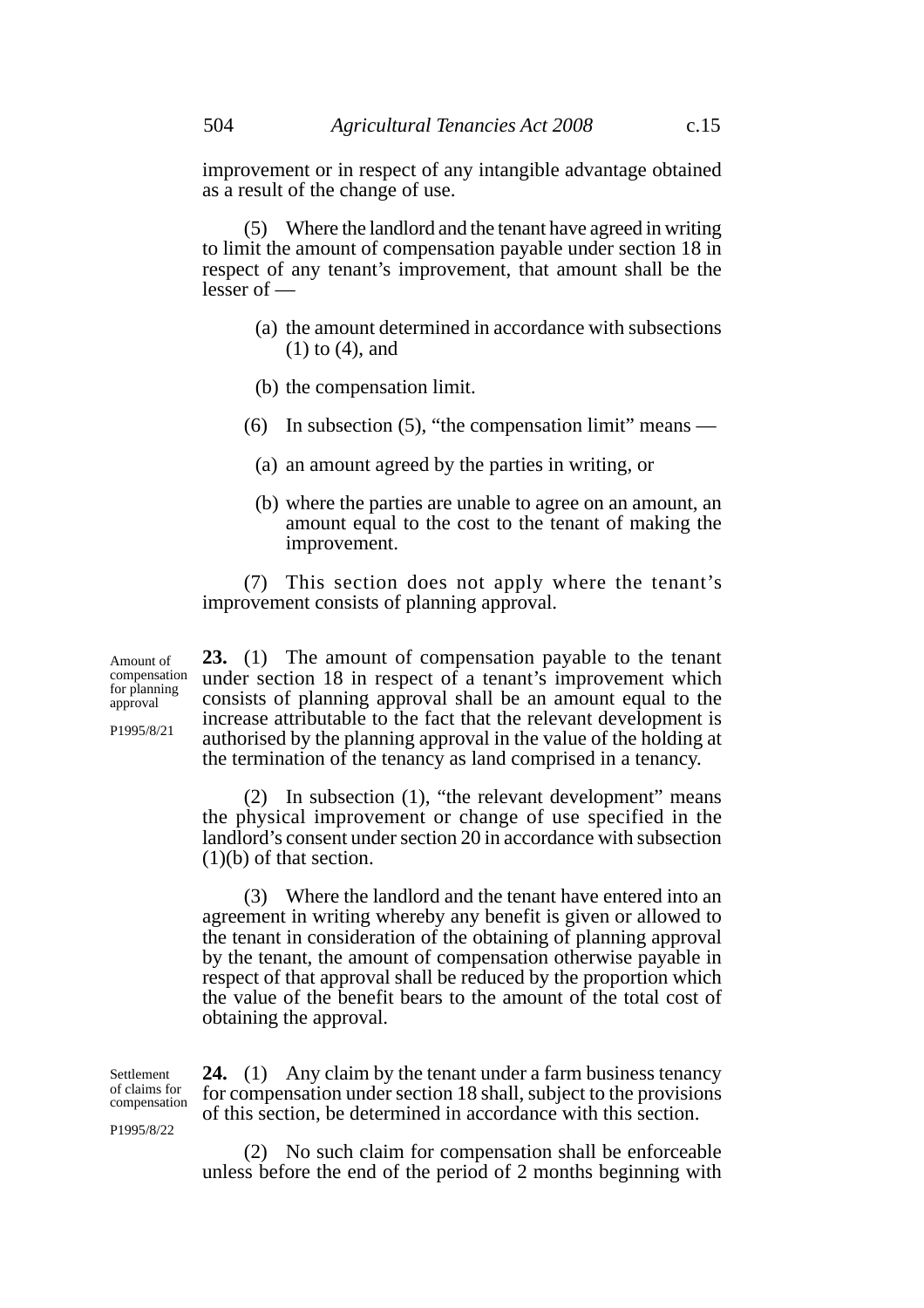the date of the termination of the tenancy the tenant has given notice in writing to the landlord of his or her intention to make the claim and of the nature of the claim.

- $(3)$  Where
	- (a) the landlord and the tenant have not settled the claim by agreement in writing, and
	- (b) no arbitrator has been appointed under an agreement made since the notice under subsection (2) was given,

either party may, after the end of the period of 4 months beginning with the date of the termination of the tenancy, apply to the Land Court for the determination of the claim.

(4) Where a tenant lawfully remains in occupation of part of the holding after the termination of a farm business tenancy, references in subsections (2) and (3) to the termination of the tenancy shall, in the case of a claim relating to that part of the holding, be construed as references to the termination of the occupation.

### *Supplementary provisions with respect to compensation*

**25.** (1) Where the tenant under a farm business tenancy has successive remained in the holding during 2 or more such tenancies, he or tenancies she shall not be deprived of his or her right to compensation under P1995/8/23 section 18 by reason only that any tenant's improvement was provided during a tenancy other than the one at the termination of which he or she quits the holding.

(2) The landlord and tenant under a farm business tenancy may agree that the tenant is to be entitled to compensation under section 18 on the termination of the tenancy even though at that termination the tenant remains in the holding under a new tenancy.

(3) Where the landlord and the tenant have agreed as mentioned in subsection (2) in relation to any tenancy ("the earlier tenancy"), the tenant shall not be entitled to compensation at the end of any subsequent tenancy in respect of any tenant's improvement provided during the earlier tenancy in relation to the land comprised in the earlier tenancy.

**26.** (1) Where —

(a) the landlord under a farm business tenancy resumes possession of part of the holding in pursuance of any P1995/8/24, provision of the tenancy, or

of part of holding SI06/2805/17

Resumption of possession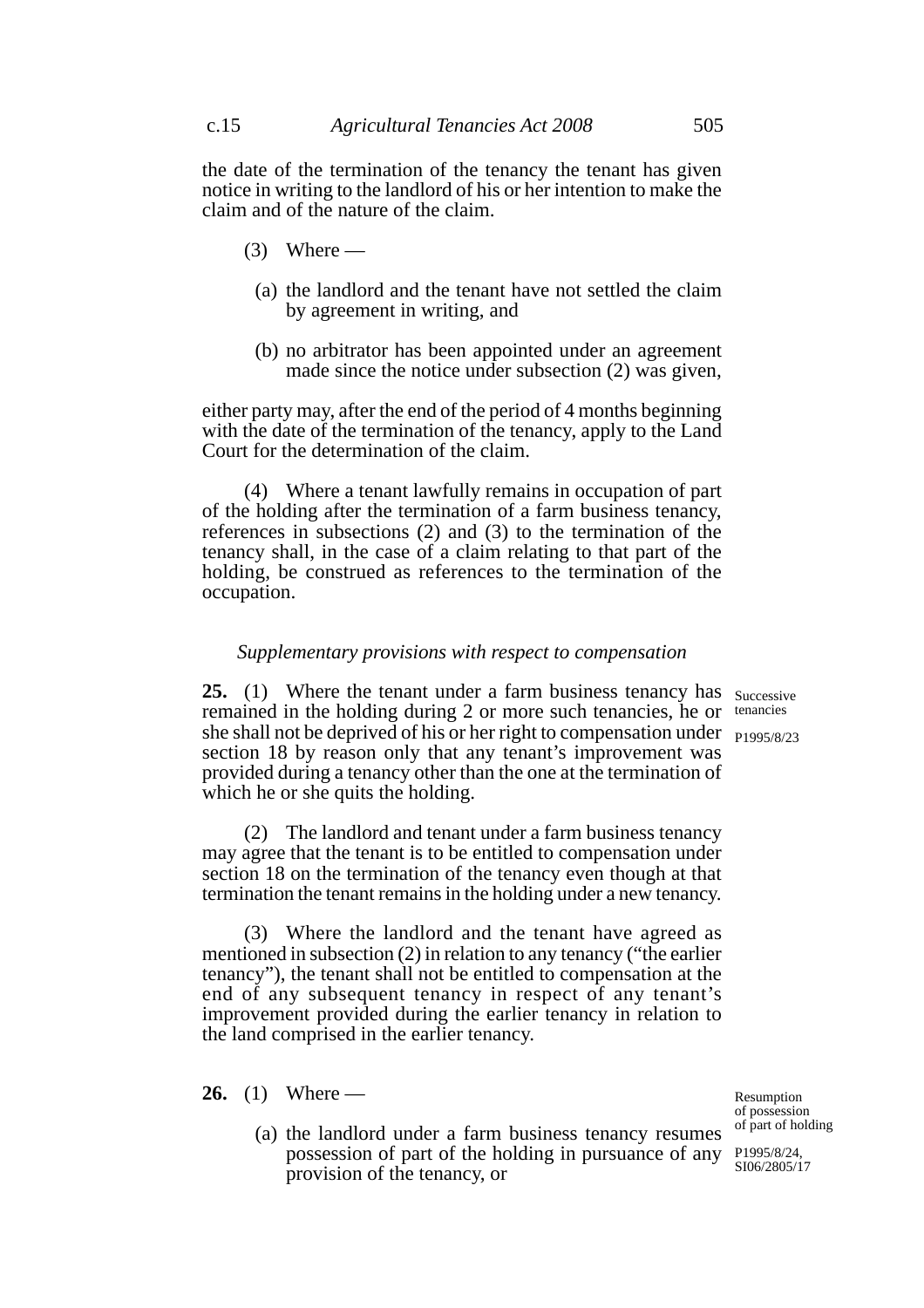(b) a person entitled to a severed part of the reversionary estate in a holding held under a farm business tenancy resumes possession of part of the holding by virtue of a notice to quit that part given to the tenant by virtue of section 5 of the Conveyancing (Leases and Tenancies) Act 1954,

the provisions of this Part shall, subject to subsections (2) and (3), apply to that part of the holding ("the relevant part") as if it were a separate holding which the tenant had quitted in consequence of a notice to quit and, in a case falling within paragraph (b), as if the person resuming possession were the landlord of that separate holding.

(2) The amount of compensation payable to the tenant under section 18 in respect of any tenant's improvement provided for the relevant part by the tenant and not consisting of planning approval shall, subject to section 22(2) to (5), be an amount equal to the increase attributable to the tenant's improvement in the value of the original holding on the termination date as land comprised in a tenancy.

(3) The amount of compensation payable to the tenant under section 18 in respect of any tenant's improvement which consists of planning approval relating to the relevant part shall, subject to section  $23(3)$ , be an amount equal to the increase attributable to the fact that the relevant development is authorised by the planning approval in the value of the original holding on the termination date as land comprised in a tenancy.

(4) In a case falling within paragraph (a) or (b) of subsection (1), sections 22 and 23 shall apply (subject to subsection (5)) on the termination of the tenancy, in relation to the land then comprised in the tenancy, as if the reference in subsection (1) of each of those sections to the holding were a reference to the original holding.

- $(5)$  Where
	- (a) the landlord and the tenant have agreed in writing to limit the amount of compensation payable under section 18 in respect of any tenant's improvement not consisting of planning approval,
	- (b) that improvement is provided for both the relevant part and the land comprised in the tenancy after the termination date,
	- (c) the case falls within paragraph (a) or (b) of subsection (1),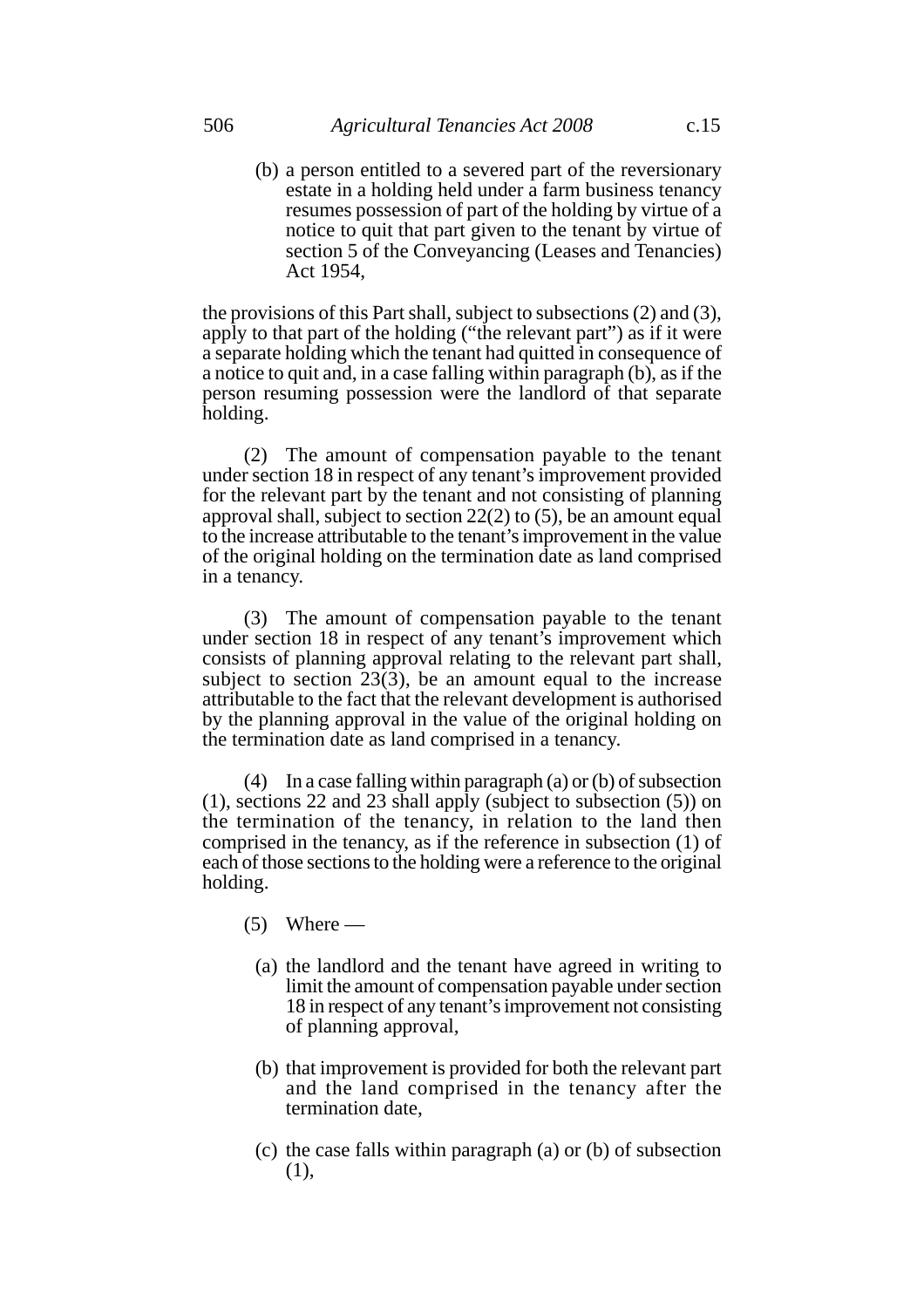- (d) the tenant has already received compensation in respect of the improvement, determined in accordance with subsection (2), and
- (e) further compensation in respect of the improvement is payable under section 18 on termination of the tenancy,

the compensation limit referred to in section 22(5) shall, for the purposes of determining that further compensation, be reduced by an amount equal to the amount of compensation already received by the tenant in respect of the improvement.

- (6) In subsections (2) to  $(5)$  —
- "the original holding" means the land comprised in the farm business tenancy —
	- (a) on the date when the landlord gave consent under section 19 or 20 in relation to the tenant's improvement, or
	- (b) where approval in relation to the tenant's improvement was given by an arbitrator or the Land Court, on the date on which that approval was given,
- "the relevant development", in relation to any tenant's improvement which consists of planning approval, has the meaning given by section  $2\bar{3}(2)$ , and
- "the termination date" means the date on which possession of the relevant part was resumed.

27. (1) Where the reversionary estate in the holding comprised Compensation in a farm business tenancy is for the time being vested in more than one person in several parts, the tenant shall be entitled, on quitting the entire holding, to require that any compensation payable to him or her under section 18 shall be determined as if the reversionary estate were not so severed.

where reversionary estate in holding is severed

P1995/8/25

(2) Where subsection (1) applies, the arbitrator or the Land Court, as the case may be, shall, where necessary, apportion the amount awarded between the persons who for the purposes of this Part together constitute the landlord of the holding, and any additional costs of the award caused by the apportionment shall be directed by the arbitrator or Court to be paid by those persons in such proportions as he, she or it shall determine.

**28.** (1) In any case for which apart from this section the Extent to which provisions of this Part provide for compensation, a tenant shall be compensation entitled to compensation in accordance with those provisions and agreements

agreements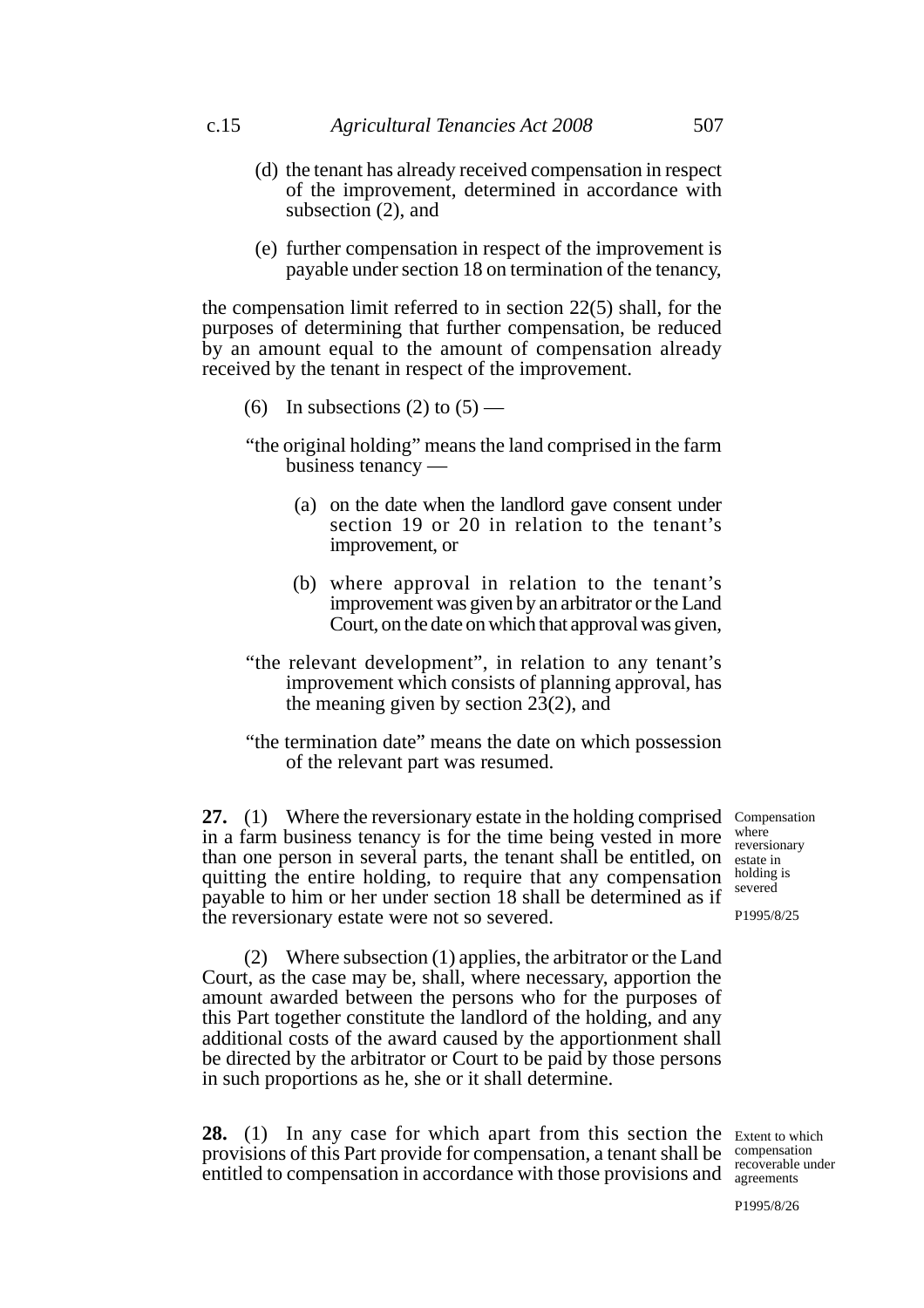not otherwise, and shall be so entitled notwithstanding any agreement to the contrary.

(2) Nothing in the provisions of this Part, apart from this section, shall be construed as disentitling a tenant to compensation in any case for which those provisions do not provide for compensation.

**29.** In this Part — "planning approval" has the meaning given by section 45(1) of the Town and Country Planning Act 1999; "tenant's improvement", and references to the provision of Interpretation of Part 3 P1995/8/27 [c.9]

such an improvement, have the meaning given by section 17

# PART 4

### MISCELLANEOUS AND SUPPLEMENTAL

#### *Resolution of disputes*

**30.** (1) Subject to subsections (4) and (5) and to section 31, any dispute between the landlord and the tenant under a farm business tenancy, being a dispute concerning their rights and obligations under this Act, under the terms of the tenancy or under any custom, shall be determined in accordance with this section.

(2) Where such a dispute has arisen, the landlord or the tenant may give notice in writing to the other specifying the dispute and stating that, unless before the end of the period of 2 months beginning with the day on which the notice is given the parties have appointed an arbitrator by agreement, he or she proposes to apply to the Land Court for the determination of the dispute.

(3) Where a notice has been given under subsection (2), but no arbitrator has been appointed by agreement, either party may, after the end of the period of 2 months referred to in that subsection, apply to the Land Court for the determination of the dispute.

(4) Subsection (1) does not affect the jurisdiction of the High Court, except to the extent provided by section 4(1) of the Arbitration Act 1976 (staying of court proceedings where there is submission to arbitration), as applied to statutory arbitrations by section 31 of that Act.

(5) Subsections (1) to (3) do not apply in relation to —

Resolution of disputes

P1995/8/28

[c.24]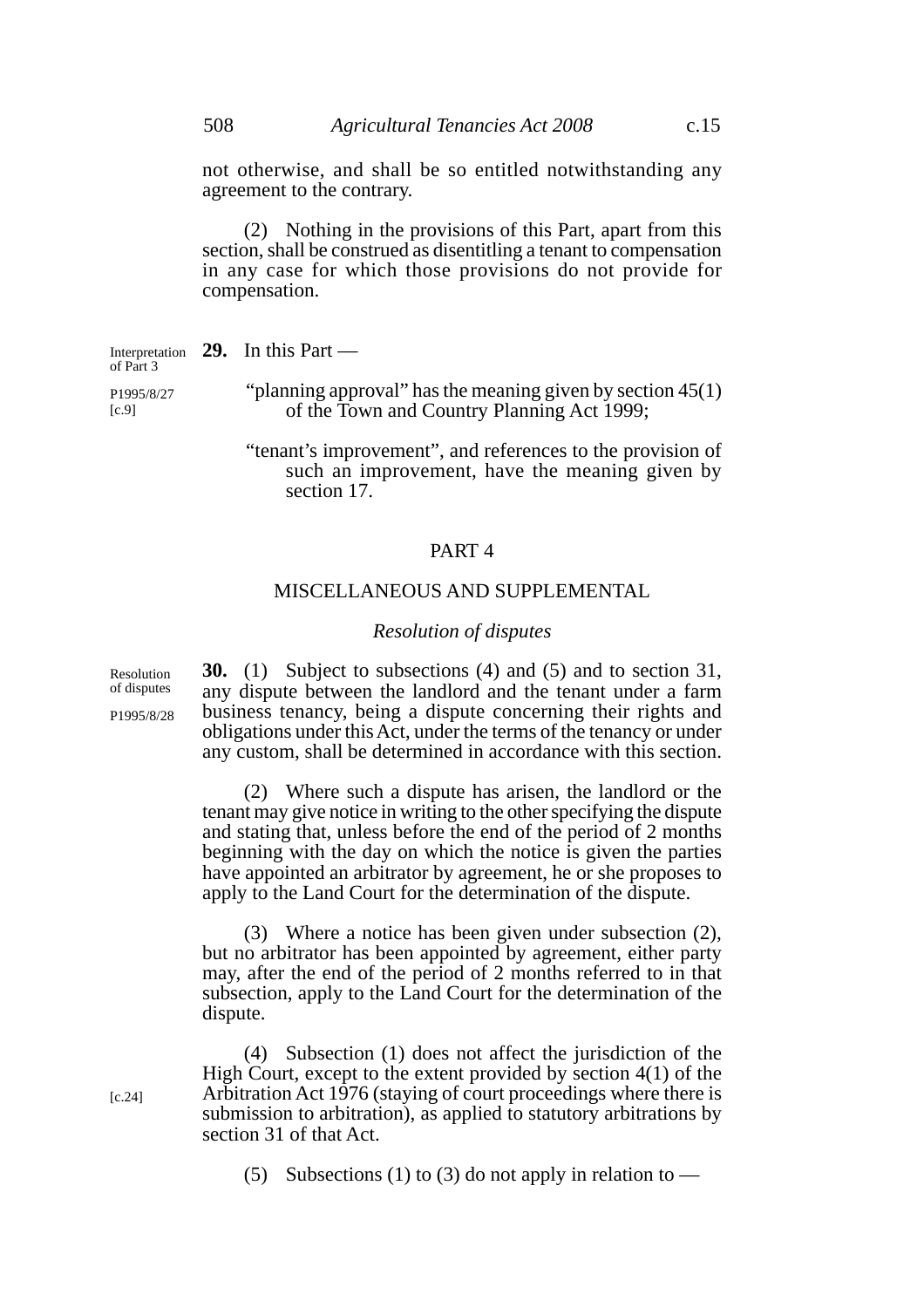Cases where right to refer claim under section 30 does

P1995/8/29

- (a) any case falling within section 10(1),
- (b) the determination of rent in pursuance of a statutory review notice (as defined in section 12(1)),
- (c) any case falling within section 21(1),
- (d) any claim for compensation under Part 3, or
- (e) any dispute relating to rent review, in any case where Part 2 is excluded by virtue of section  $11(c)(ii)$ .
- **31.** (1) Section 30 does not apply in relation to any dispute if —

(a) the tenancy is created by an instrument which includes provision for disputes to be resolved by any person other not apply than —

- (i) the landlord or the tenant, or
- (ii) a third party appointed by either of them without the consent or concurrence of the other, and
- (b) either of the following has occurred
	- (i) the landlord and the tenant have jointly referred the dispute to the third party under the provision, or
	- (ii) the landlord or the tenant has referred the dispute to the third party under the provision and notified the other in writing of the making of the reference, the period of 4 weeks beginning with the date on which the other was so notified has expired and the other has not given a notice under section 30(2) in relation to the dispute before the end of that period.

(2) For the purposes of subsection (1), a term of the tenancy does not provide for disputes to be "resolved" by any person unless that person (whether or not acting as arbitrator) is enabled under the terms of the tenancy to give a decision which is binding in law on both parties.

### *Miscellaneous*

**32.** The landlord under a farm business tenancy, whatever his or Power of limited her estate or interest in the holding, may, for the purposes of this owners to give Act, give any consent, make any agreement or do or have done to

consents etc.

P1995/8/32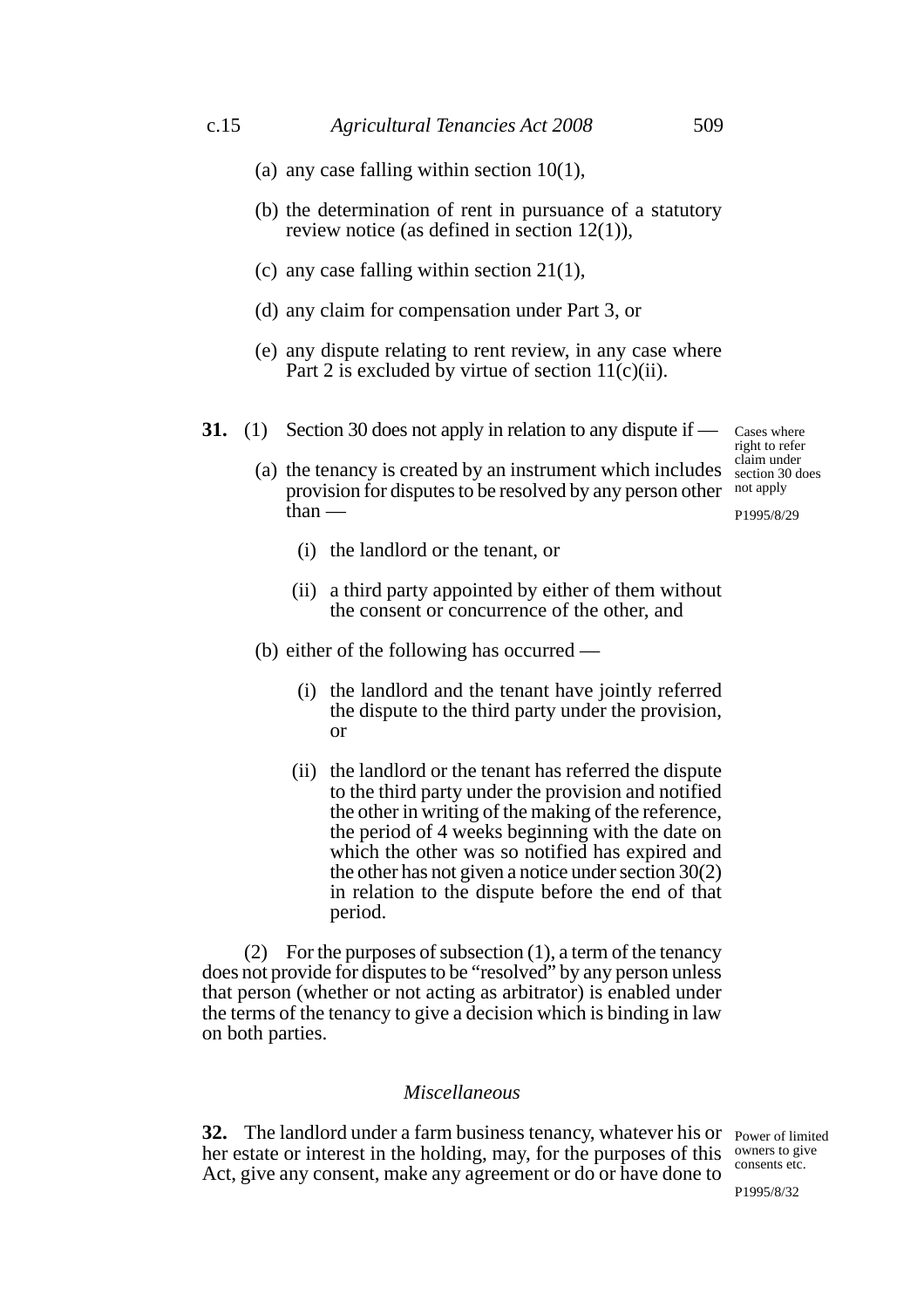him or her any other act which he or she might give, make, do or have done to him or her if the landlord were owner in customary fee simple or, if his or her interest is an interest in a leasehold, were absolutely entitled to that leasehold.

Estimation of best rent for purposes of instruments

P1995/8/34

**33.** (1) In estimating the best rent or reservation in the nature of rent of land comprised in a farm business tenancy for the Acts and other purposes of a relevant instrument, it shall not be necessary to take into account against the tenant any increase in the value of that land arising from any tenant's improvements.

- (2) In subsection  $(1)$  —
- "a relevant instrument" means any enactment, deed or other instrument which authorises a lease to be made on the condition that the best rent or reservation in the nature of rent is reserved;

"tenant's improvement" has the meaning given by section 17.

### *Supplemental*

**34.** (1) This section applies to any notice or other document required or authorised to be given under this Act. Service of

P1995/8/36

notices

(2) A notice or other document to which this section applies is duly given to a person if —

- (a) it is delivered to him or her,
- (b) it is left at his or her proper address, or
- (c) it is given to him or her in a manner authorised by a written agreement made, at any time before the giving of the notice, between him or her and the person giving the notice.

(3) A notice or other document to which this section applies is not duly given to a person if its text is transmitted to him or her by facsimile or other electronic means otherwise than by virtue of subsection  $(2)(c)$ .

(4) Where a notice or other document to which this section applies is to be given to a body corporate, the notice or document is duly given if it is given to the secretary or clerk of that body.

- $(5)$  Where
	- (a) a notice or other document to which this section applies is to be given to a landlord under a farm business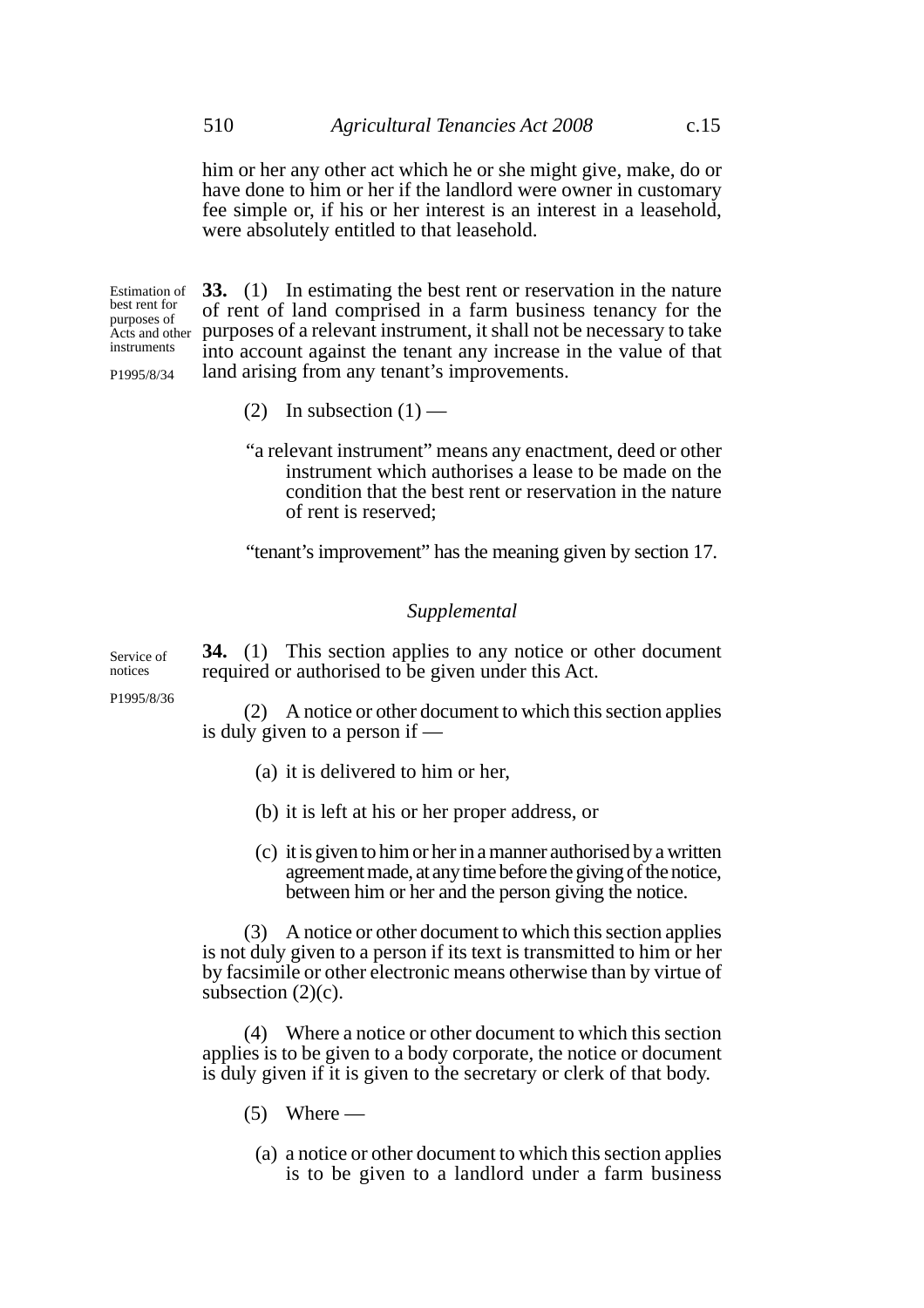tenancy and an agent or servant of his or hers is responsible for the control of the management of the holding, or

(b) such a document is to be given to a tenant under a farm business tenancy and an agent or servant of his or hers is responsible for the carrying on of a business on the holding,

the notice or document is duly given if it is given to that agent or servant.

(6) For the purposes of this section, the proper address of any person to whom a notice or other document to which this section applies is to be given is —

- (a) in the case of the secretary or clerk of a body corporate, the registered or principal office of that body, and
- (b) in any other case, the last known address of the person in question.

(7) Unless or until the tenant under a farm business tenancy has received —

- (a) notice that the person who before that time was entitled to receive the rents and profits of the holding ("the original landlord") has ceased to be so entitled, and
- (b) notice of the name and address of the person who has become entitled to receive the rents and profits,

any notice or other document given to the original landlord by the tenant shall be deemed for the purposes of this Act to have been given to the landlord under the tenancy.

**35.** (1) In this Act —

Interpretation

P1995/8/38

"agriculture" includes horticulture, fruit growing, seed growing, dairy farming and livestock breeding and keeping, the use of land as grazing land, meadow land, osier land, market gardens and nursery grounds, and the use of land for woodlands where that use is ancillary to the farming of land for other agricultural purposes, and "agricultural" shall be construed accordingly;

"building" includes any part of a building;

"fixed term tenancy" means any tenancy other than a periodic tenancy;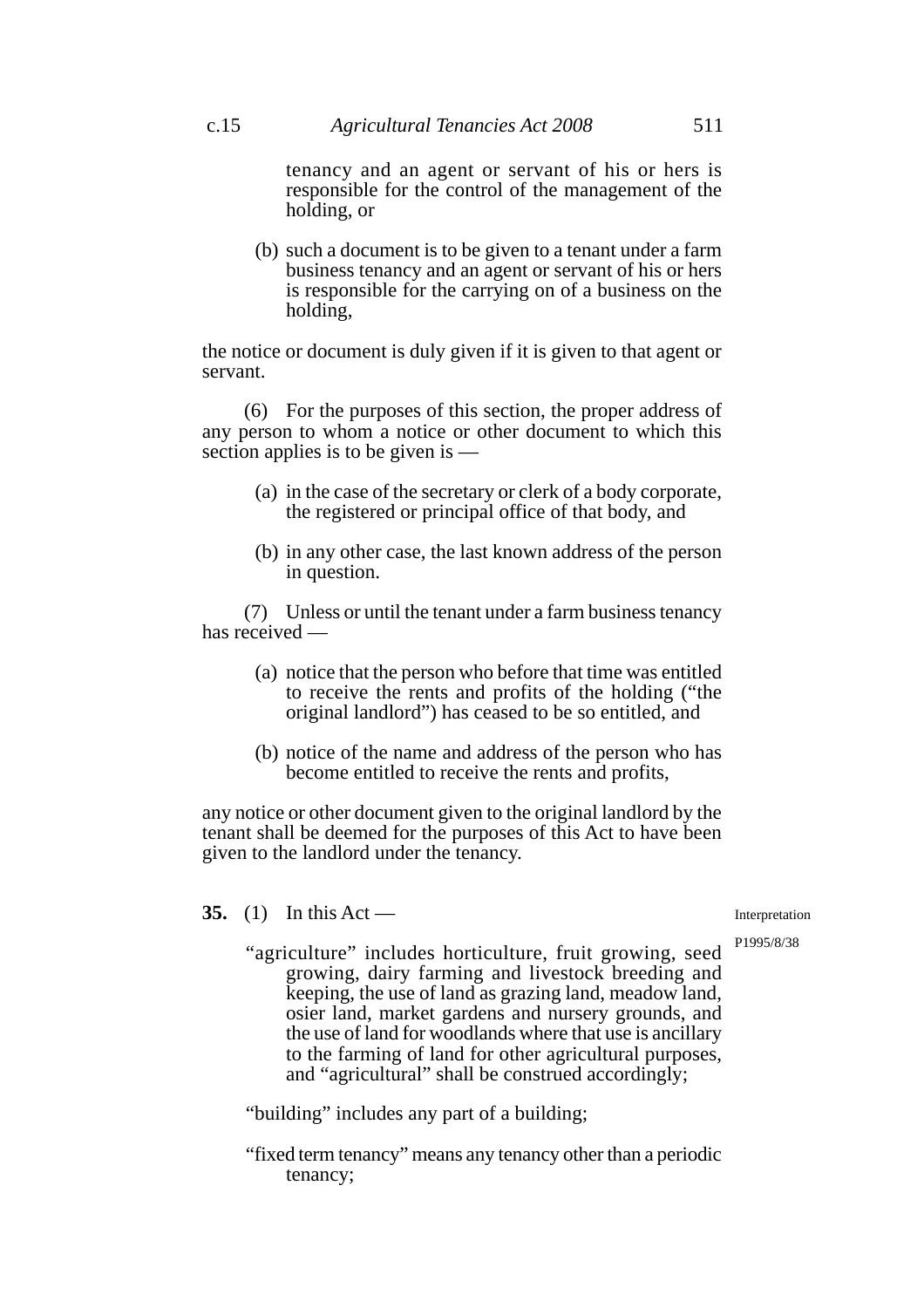- "holding", in relation to a farm business tenancy, means the aggregate of the land comprised in the tenancy;
- "the Land Court" means the Land Court established under the Agricultural Holdings Act 1969;
- "landlord" includes any person from time to time deriving title from the original landlord;
- "livestock" includes any creature kept for the production of food, wool, skins or fur or for the purpose of its use in the farming of land;
- "tenancy" means any tenancy other than a tenancy at will, and includes a sub-tenancy and an agreement for a tenancy or sub-tenancy;
- "tenant" includes a sub-tenant and any person deriving title from the original tenant or sub-tenant;
- "termination", in relation to a tenancy, means the cesser of the tenancy by reason of effluxion of time or from any other cause.

(2) References in this Act to the farming of land include references to the carrying on in relation to land of any agricultural activity.

(3) A tenancy granted pursuant to a contract shall be taken for the purposes of this Act to have been granted when the contract was entered into.

(4) For the purposes of this Act a tenancy begins on the day on which, under the terms of the tenancy, the tenant is entitled to possession under that tenancy; and references in this Act to the beginning of the tenancy are references to that day.

(5) The designations of landlord and tenant shall continue to apply until the conclusion of any proceedings taken under this Act in respect of compensation.

**36.** The Schedule (which contains consequential amendments) Consequential shall have effect. amendments

Short title and 37. (1) This Act may be cited as the Agricultural Tenancies Act 2008. commencement

> (2) This Act shall come into operation on 12th November 2008.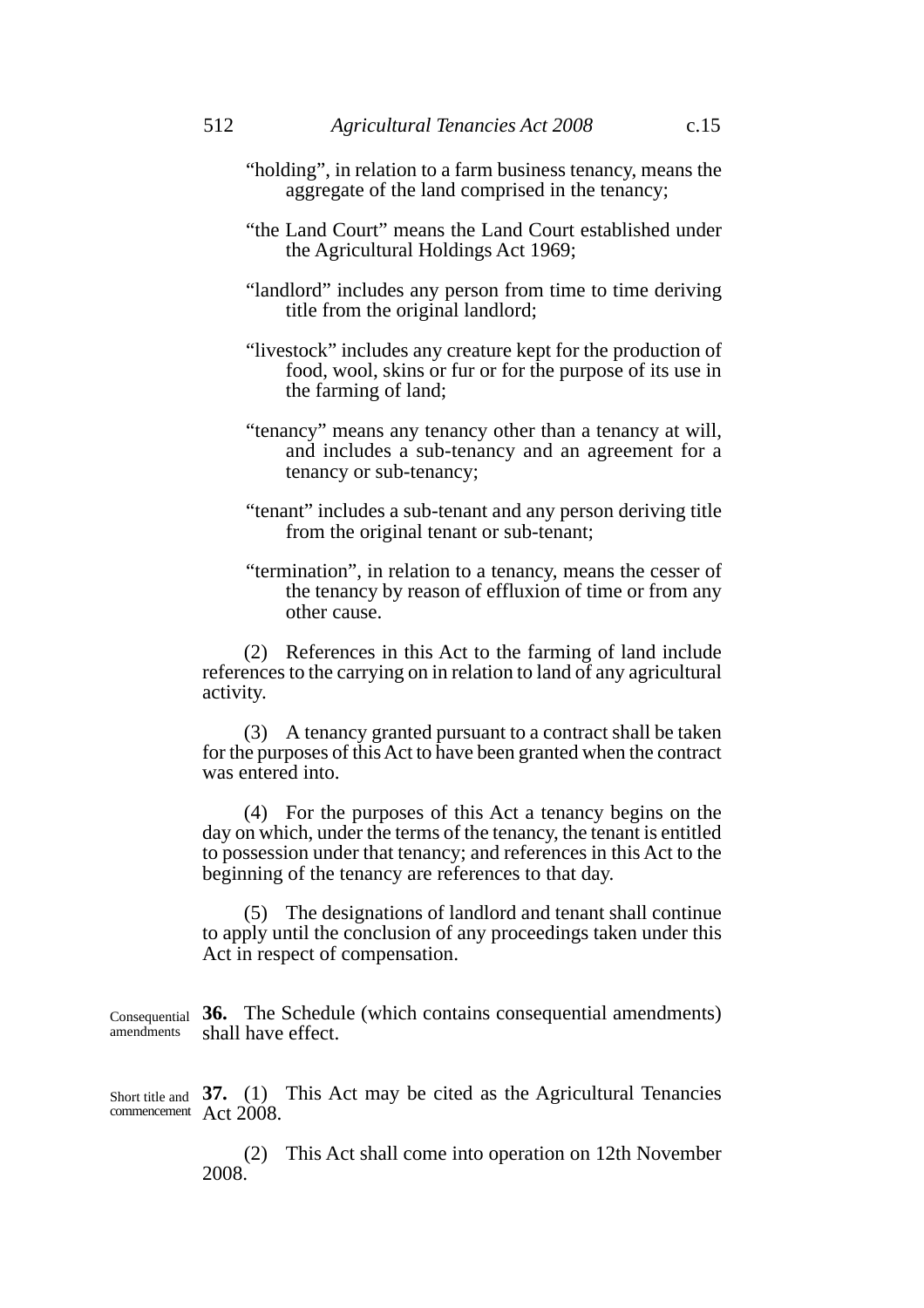#### Section 36 SCHEDULE

#### CONSEQUENTIAL AMENDMENTS

*Agricultural Marketing (No. 2) Act 1948 (XVII p.348)*

**1.** For clause 6 of Schedule 2 substitute —

"**6.** For the purposes of sub-clause (2) of Clause 1 of this Schedule, the expression "producer" means —

- (a) a person who is in occupation of an agricultural holding, or of land comprised in a farm business tenancy (within the meaning of the Agricultural Tenancies Act 2008), of not less than fifty acres, or
- (b) a person who has previously been in occupation of such a holding or such land for not less than three years."

*Landlord and Tenant Act 1954 (XVIII p.438)*

- **2.** For section 2 substitute
	- "**2.** Where any of the provisions of this Act are inconsistent with
		- (a) the Agricultural Holdings Act 1969,
		- (b) the Tenancy of Business Premises Act 1971, or
		- (c) the Agricultural Tenancies Act 2008,

the provisions of those Acts shall prevail."

*Tenancies (Implied Terms) Act 1954 (XVIII p.448)*

- **3.** (1) For section 2 substitute
	- "**2.** Where any of the provisions of this Act are inconsistent with
		- (a) the Agricultural Holdings Act 1969,
		- (b) the Tenancy of Business Premises Act 1971, or
		- (c) the Agricultural Tenancies Act 2008,

the provisions of those Acts shall prevail."

(2) In section 3, for the definition of "agricultural holding" substitute —

" "agricultural holding" means —

(a) an agricultural holding within the meaning of the Agricultural Holdings Act 1969, or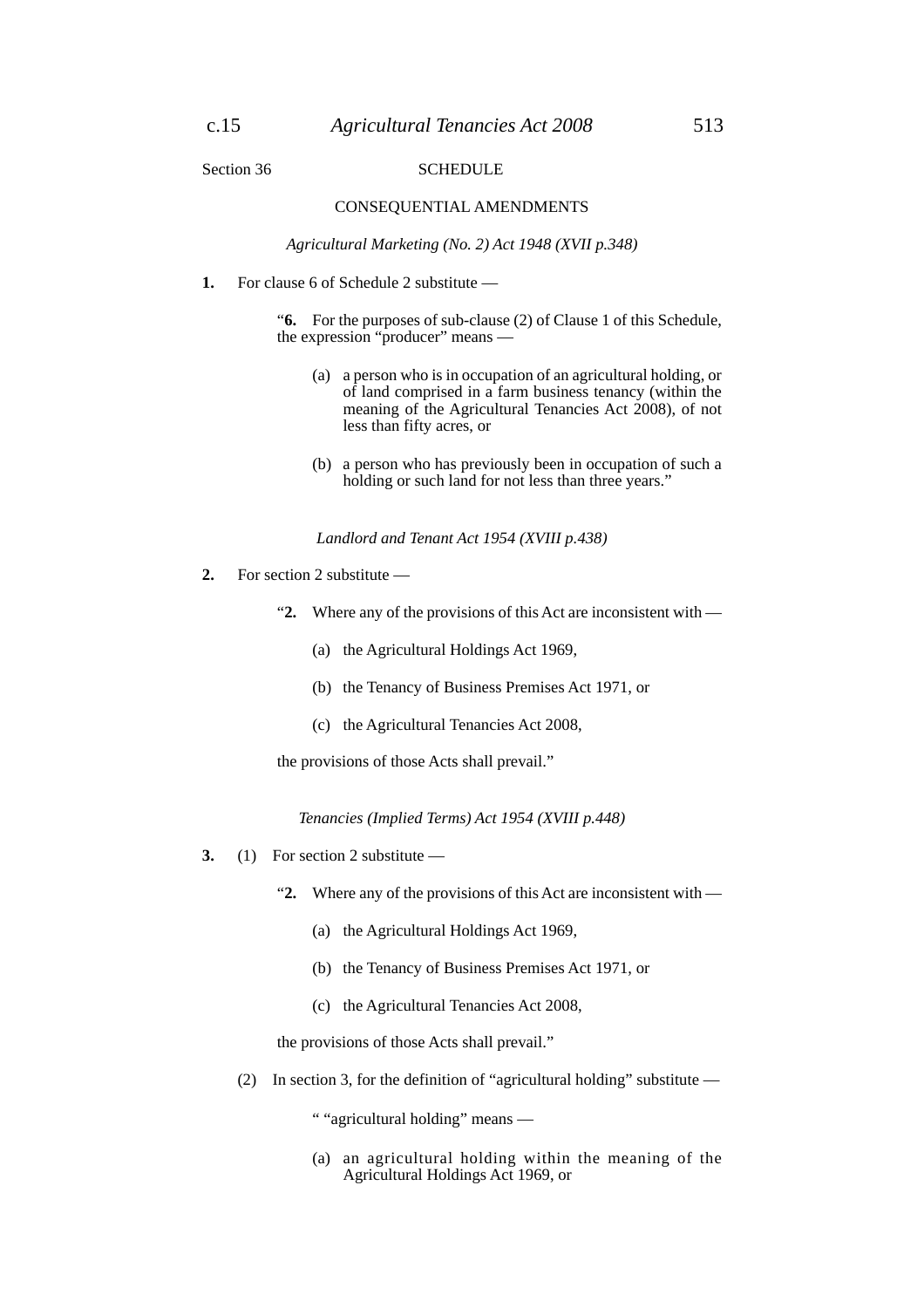(b) the holding comprised in a farm business tenancy within the meaning of the Agricultural Tenancies Act 2008;".

*Conveyancing (Leases and Tenancies) Act 1954 (XVIII p.467)*

- **4.** For section 2 substitute
	- "**2.** Where any of the provisions of this Act are inconsistent with
		- (a) the Agricultural Holdings Act 1969,
		- (b) the Tenancy of Business Premises Act 1971, or
		- (c) the Agricultural Tenancies Act 2008,

the provisions of those Acts shall prevail."

*Agricultural Holdings Act 1969 (XXI p.134)*

- **5.** (1) Schedule 2 is amended as follows.
	- (2) In paragraph  $5$  —
	- (a) in sub-paragraph (1), after "under this Act" insert "or the Agricultural Tenancies Act 2008";
	- (b) after sub-paragraph (1) insert —

"(1A) In relation to proceedings under the said Act of 2008, references in sub-paragraph (1) to a landlord or a tenant shall be construed as references to the landlord or tenant, as the case may be, under a farm business tenancy.".

(3) In paragraph 16, after "under this Act" insert "or the Agricultural Tenancies Act 2008".

*Tenancy of Business Premises Act 1971(c.17)*

- **6.** For section 1(2) substitute
	- "(2) This Act shall not apply to  $-$
	- (a) a tenancy of any premises to which the Agricultural Holdings Act 1969 applies; or
	- (b) a farm business tenancy (within the meaning of the Agricultural Tenancies Act 2008).".

*Agriculture (Safety, Health and Welfare Provisions) Act 1974 (c.29)*

**7.** (1) For section  $3(6)(a)$  substitute —